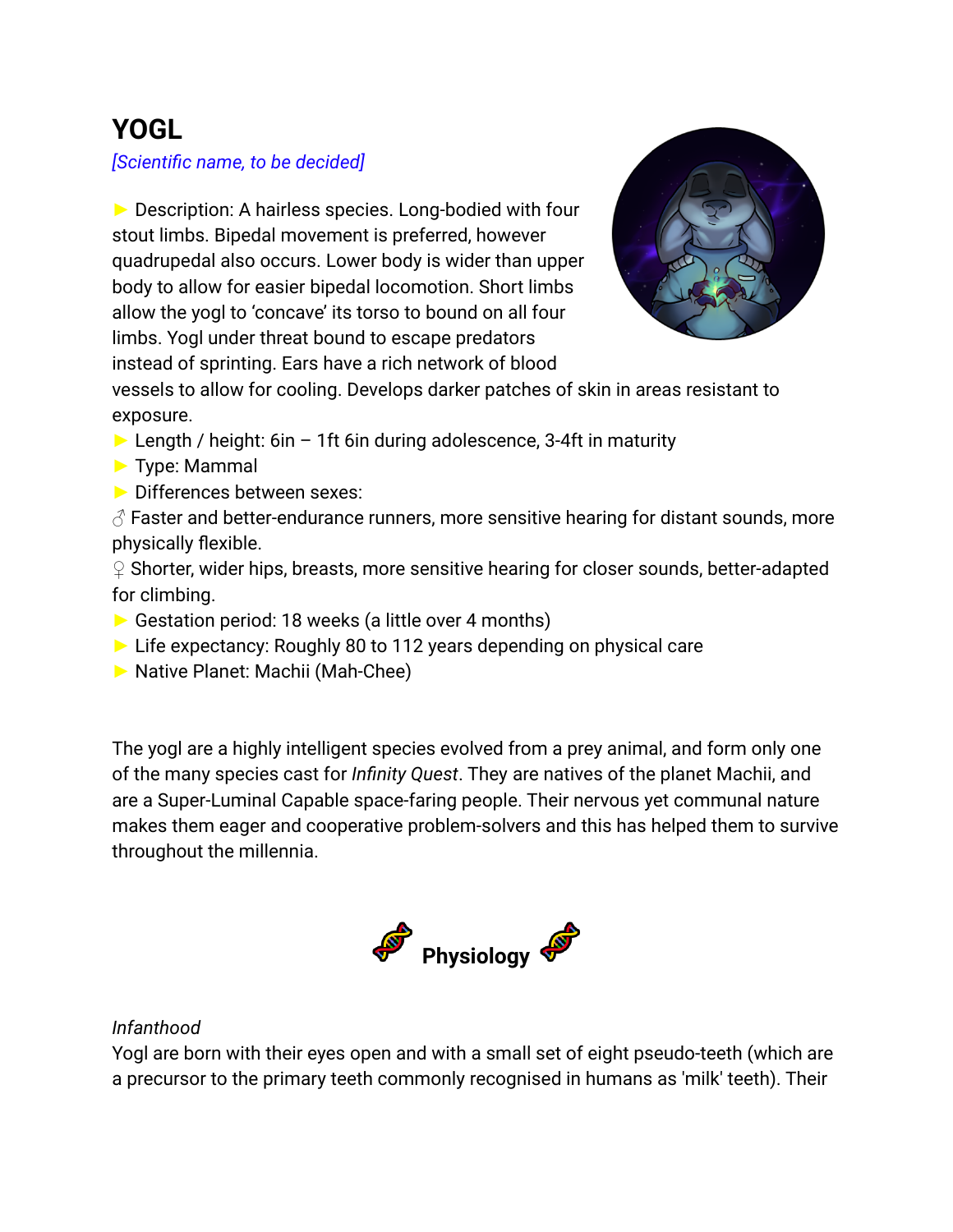initial diet is milk. They breastfeed for 4 to 8 months and during this time are slowly weaned onto regular foods.

Despite their meek and timid nature, yogl are intrinsically gifted with self-sufficiency, to the point that if breastfeeding does not occur, a yogl youngling will develop its teeth more quickly and will start to seek solid food for itself, usually by eating dirt or foliage. However, neglecting an infant in this way is seen as parentally and socially irresponsible, and may well be labelled by other yogl as selfish.

Usually, yogl will only have one youngling per pregnancy, with twins being very rare and usually resulting in one being smaller than the other. Their suffixes are usually chosen very soon after birth; yogl infants tend to exhibit certain predispositions in their behaviour that are observable in later life, even from this age. For example, younglings who were not breastfed and weaned themselves onto solid food at an earlier age than average are usually more stubborn.

# *Toddlerhood*

Within 12 weeks baby yogl begin to learn how to walk, and shed their pseudo teeth and grow in their milk teeth. These are usually fully grown-in by the time the baby is 8 months old.

# *Early Childhood*

Yogl younglings are considered young children from the age of 9 months, and they move onto older childhood at 6 years. They begin schooling at the age of 4, and are considered to have suitably imprinted on, and learned enough from, their parents by this stage.

Young yogl will usually form a very strong bond with others during the first 3 years of their lives, and the loss of these relationships invariably have long-lasting emotional effects, even years later. During early childhood, the youngling's curiosity and tendency towards self-discovery are at their most intense, and their intrinsic tendencies towards this, plus the extent to which they are encouraged or discouraged, will usually dictate the individual's level of assertiveness for the remainder of their lives.

Yogl of this age tend to imitate others around them as an early form of socialisation. Play is also heavily encouraged during this time to help cement their developing social skills and to give them a chance to exercise.

#### *Older Childhood and Adolescence*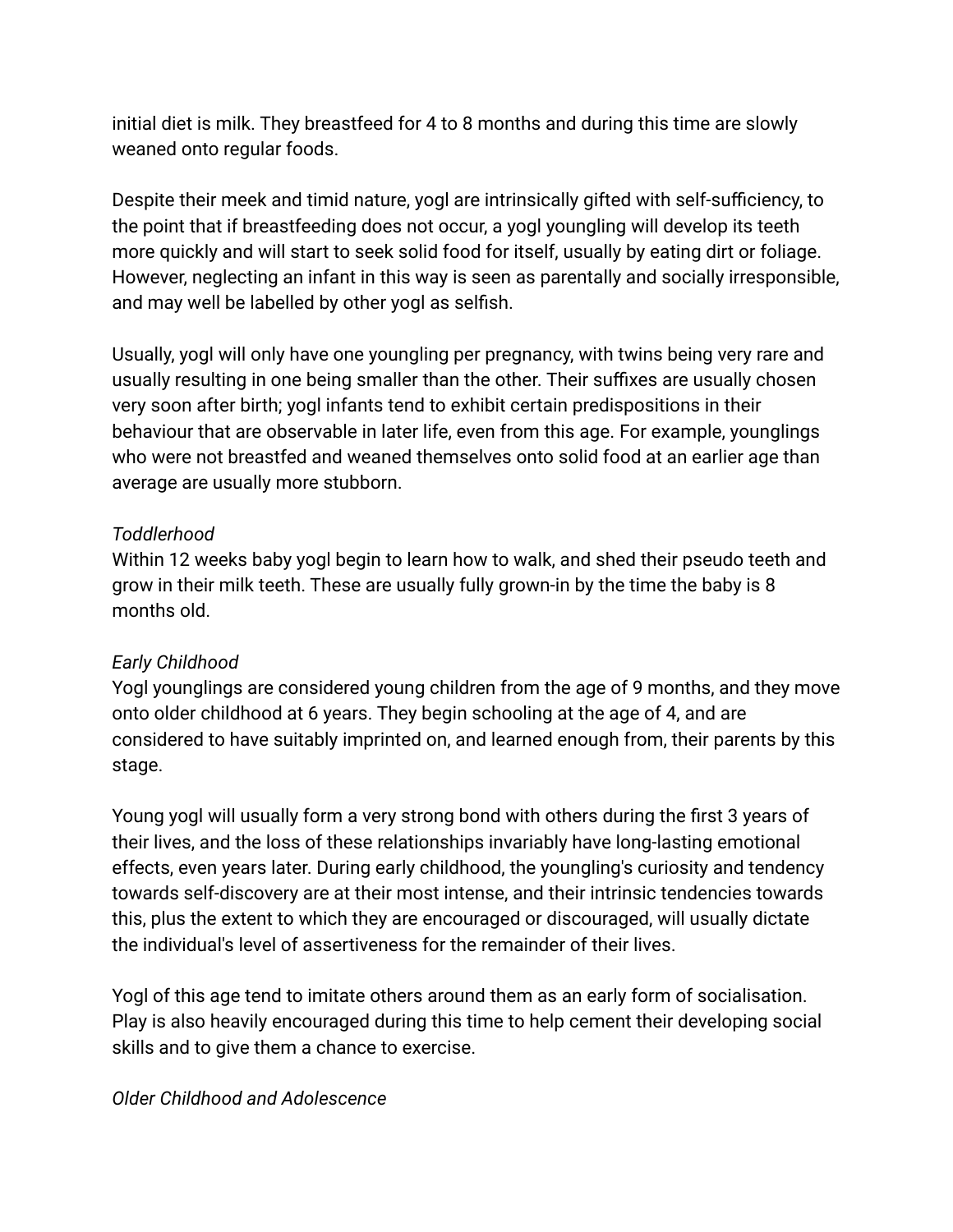By this point, most yogl have a strong sense of self and a well-formed sense of identity. They are fully mentally developed and naturally inclined to learn new information. This is when they will enter what is commonly referred to as the Academia Stage.

This is a stage in which younglings are inclined to assimilate new information the most effectively, and the stage lasts from the ages of around 6-7 years up to 20. During this time they attend schooling, as well as making early forays into the workforce or after-school activities.

In addition to their academic learning, yogl younglings are also particularly keen to develop their social skills, and youngsters of this age are known for seeking out a lot of social interaction. Most of an individual's longest-lasting relationships are acquired during this stage. However it is not uncommon for deep bonds to form later, given the yogls' social nature.

# *Adulthood*

Yogl reach physical maturity during their 20s, with their body's final development towards adulthood only occurring after their mental development has reached its peak. This is when the individual is at its strongest and fastest, and usually when most yogl will begin in earnest to focus their efforts on entering their desired career or field of expertise.

They reach full sexual maturity at this point, although the desire to find a partner can develop as early as 16 years. Their desire to mate forms long after the yogl has developed its social bonds, and the result of this is that yogl will almost invariably only pick one partner for life, and they imprint heavily on that partner. The sudden loss of a partner can have drastic negative effects on the individual's psyche and hormone profile, and in extreme cases this can significantly affect the yogl's health and drives.

Prime adulthood lasts from age 20 all the way up into the early 60s and is referred to colloquially as 'maturity', 'The Career Stage', 'The Passion Years', or 'The Years of Principle'. Yogl of this stage are the most likely to stand and fight when danger is inescapable, particularly when a threat occurs to their closely-knit social bonds.

# *Middle Age and Old Age*

When a yogl passes approximately 60 years of age their mental elasticity begins to diminish. Yogl culturally consider this life stage to be marked with wisdom and benevolence.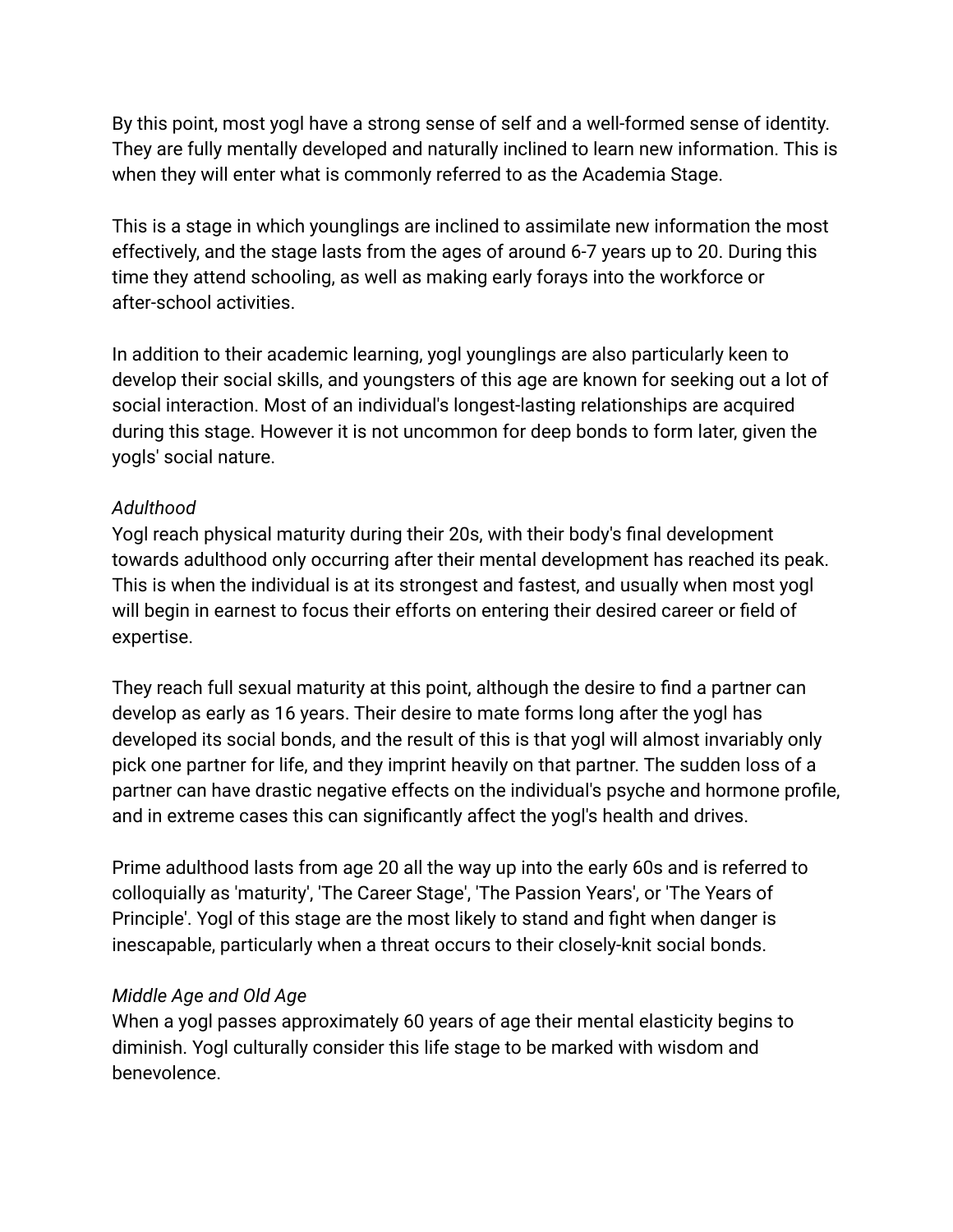It is not uncommon for yogl of this age to seek out jobs as teachers, mentors, advisors, or guides to their younger successors, or to find slower-paced work where they can make best use of their skills before they retire.

Overall, yogl like tropical temperatures of 80 - 90°F with large fields to admire and good land to farm. In addition to this, a level of tactical defensibility is ideal for them due to their nervous nature.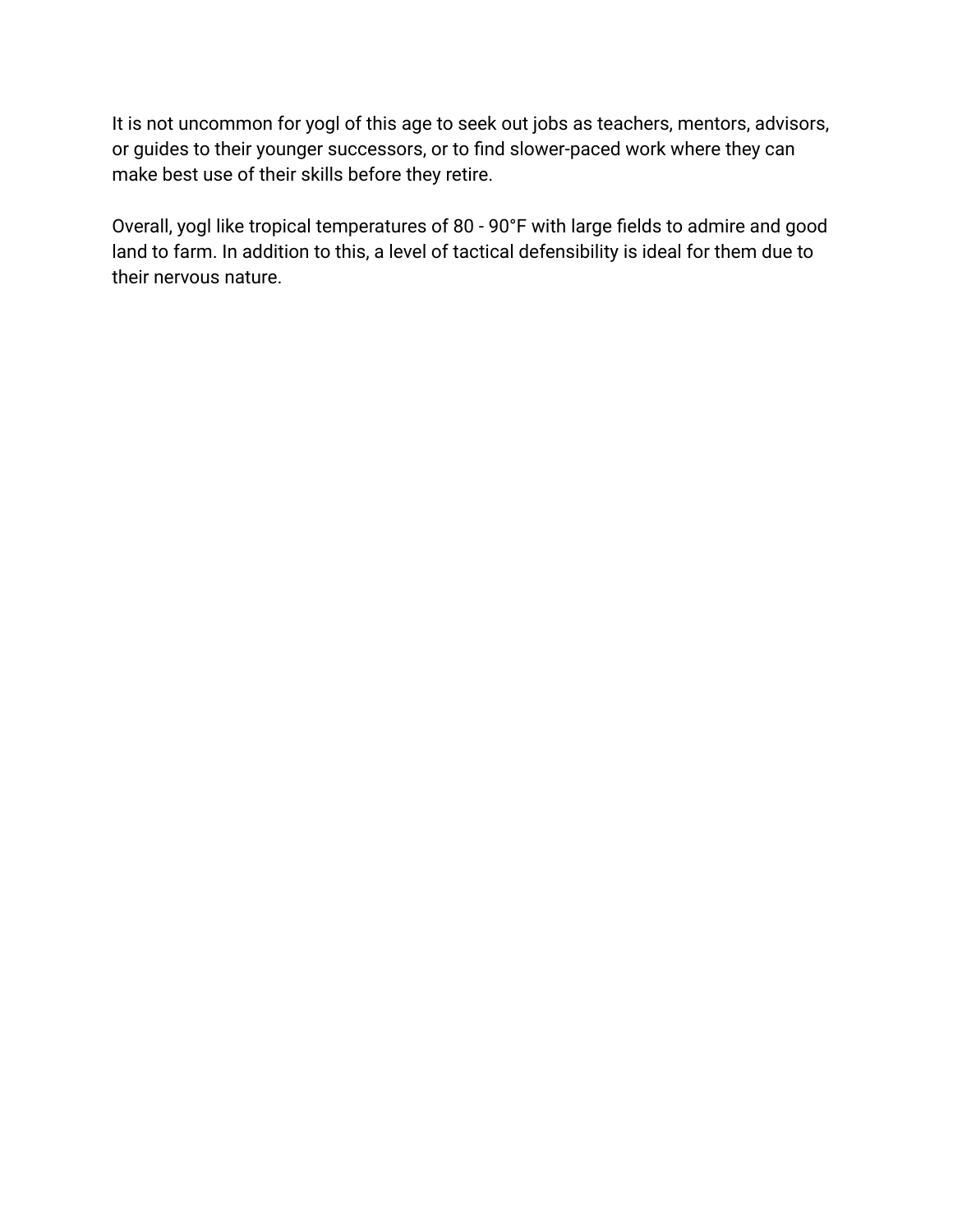

The yogl's native planet of Machii was already several billion years older than Earth at the time the yogl evolved to the degree of sentience. Nutrients in the soil were much more scarce than they had once been, which resulted in patches of dead or sparse vegetation and large areas of desert.

Oases exist on and around Machii's equator in which the ground is more fertile than the global average. Although their sizes vary, they are usually the size of a small city (although they can be patchy). The yogl evolved within one of these oases. However, as they grew in number it became clear to them that they would need to either remain in the oasis and effectively passively cull their numbers by dying as the remaining resources failed to adequately provide for the whole population, or explore beyond their oasis in search of other, habitable areas.

The yogl began to disagree between themselves about the best way to manage this situation and eventually sent a large band of settlers, comprised of the portion of the population who felt that exploring beyond the oasis was the best thing to do, to find a viable place to live beyond. The settlers found a piece of desert ground to the north-west. The space was not ideal, however over time the settlers succeeded in establishing a stable, flourishing city.

By the time the desert city had been settled it had become apparent to the yogl that lush green areas were at a premium, and they considered such areas exceptionally beautiful. They sought more. As their history progressed and they developed the capability for space travel, they continued to keep an eager eye out for lush areas of land on which to live within the System of Nog.

#### **Areas Avoided**

#### *Crags, Caves and Dens*

Areas that provide abundant living or hiding places for predatory animals are usually avoided, however an individual yogl may still choose to live in such a space given other, more favourable features of the location.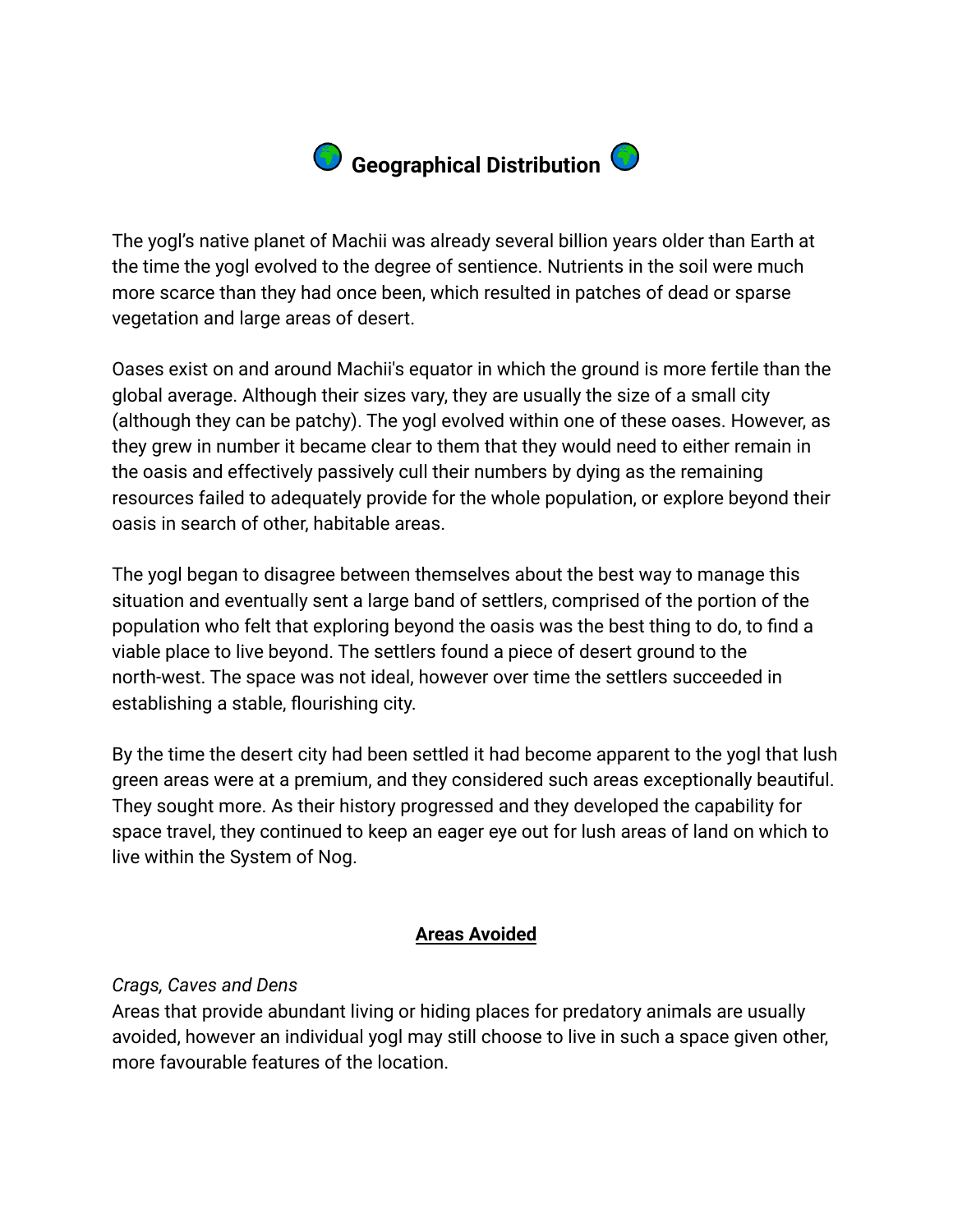#### *Coastal Areas*

Coastal yogl cities are not particularly uncommon, but the prevailing yogl philosophy is to remain close together and instead use coastal areas solely as the locations of water conversion plants.

# *Cold Areas*

Yogl are adapted to self-cool so usually avoid areas prone to severe cold. Their pragmatic and cautious nature leads them to only develop settlements where they expect to remain in the long term, so they do not settle in areas where they expect there to be periods of sustained cold.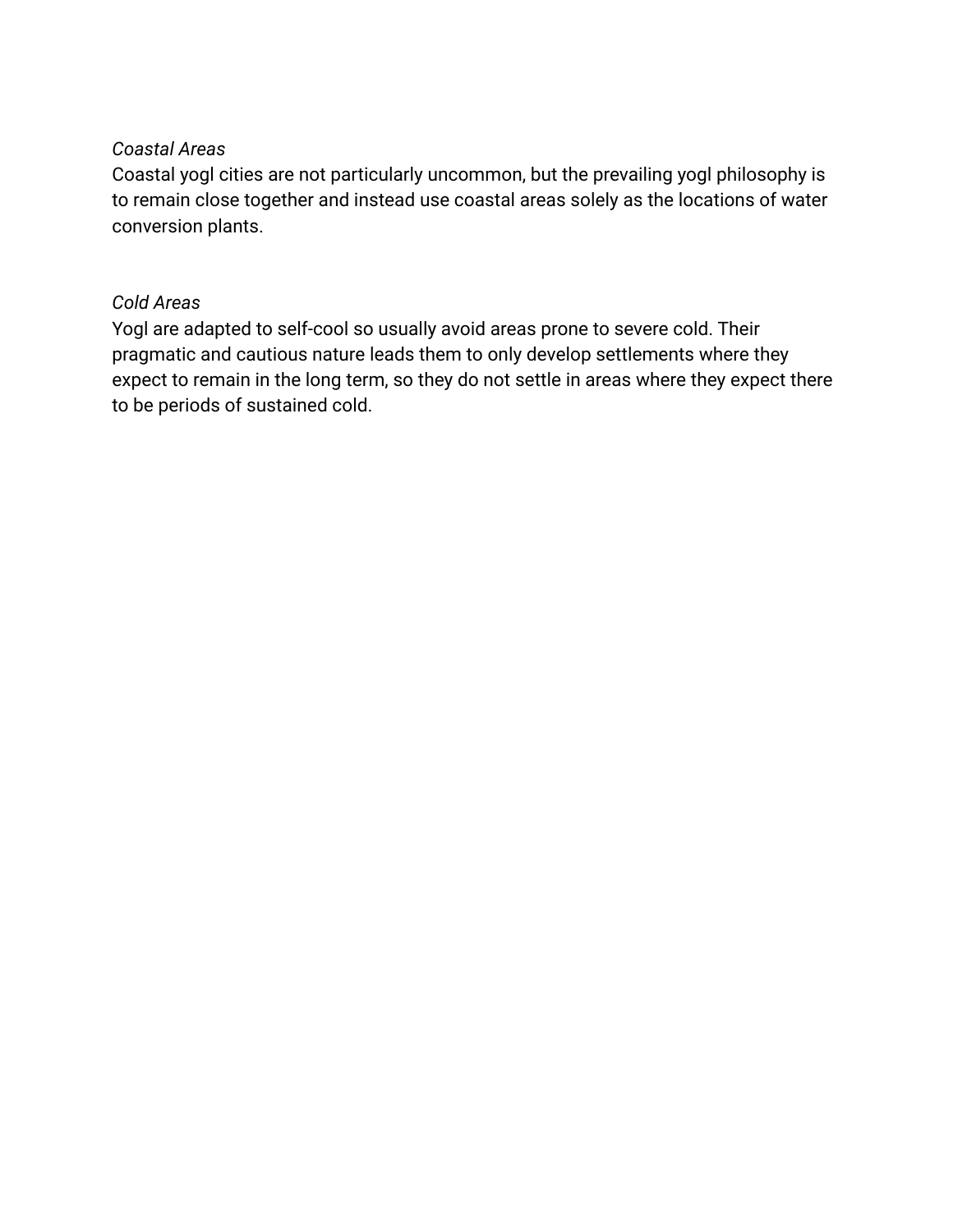

The yogl are a prey species so as such have a naturally low place in the hierarchy of their native ecosystem. However they are also intelligent and given to cooperation, whether that is with other yogl or with other species. As a result, they are effective in mitigating hazards.

#### **Dominant Species**

# *Yahmii* (Ya-Mee)

Machii is home to two dominant sentient species: the yogl and the yahmii. The yahmii are a close relative of the yogl, with the two having branched off from one another during the proto-yogl stage of evolution. The yahmii evolved to be more carnivorous, as opposed to the yogl themselves, who remained herbivorous. As a result the yahmii are much more curious and daring than the yogl.

The yahmii differ physically from their evolutionary cousins: they possess fur, more triangular heads, smaller eyes, favour subterranean dwellings, and are considerably less intellectual and nervous than the yogl.

#### **Predators**

As the proto-yogl were one of the larger prey animals in the ecosystem, they were sought-after prey to most of the predators on Machii. However, due to the low biodiversity during this stage of Machii's history most animal species either interbred to converge into fewer species or went extinct, leaving a small number of consistent threats in the yogl's early history:

#### *Ya-Tzwehii* (Ya Tsah-Weh Ee)

A canine-like creature partially covered with scales, which typically stands at around the same height as a terrestrial hyena. The Ya-Tzwehii have been the most consistent predators of the yogl due to their rugged biology that allows them to survive both in and out of the equatorial oases.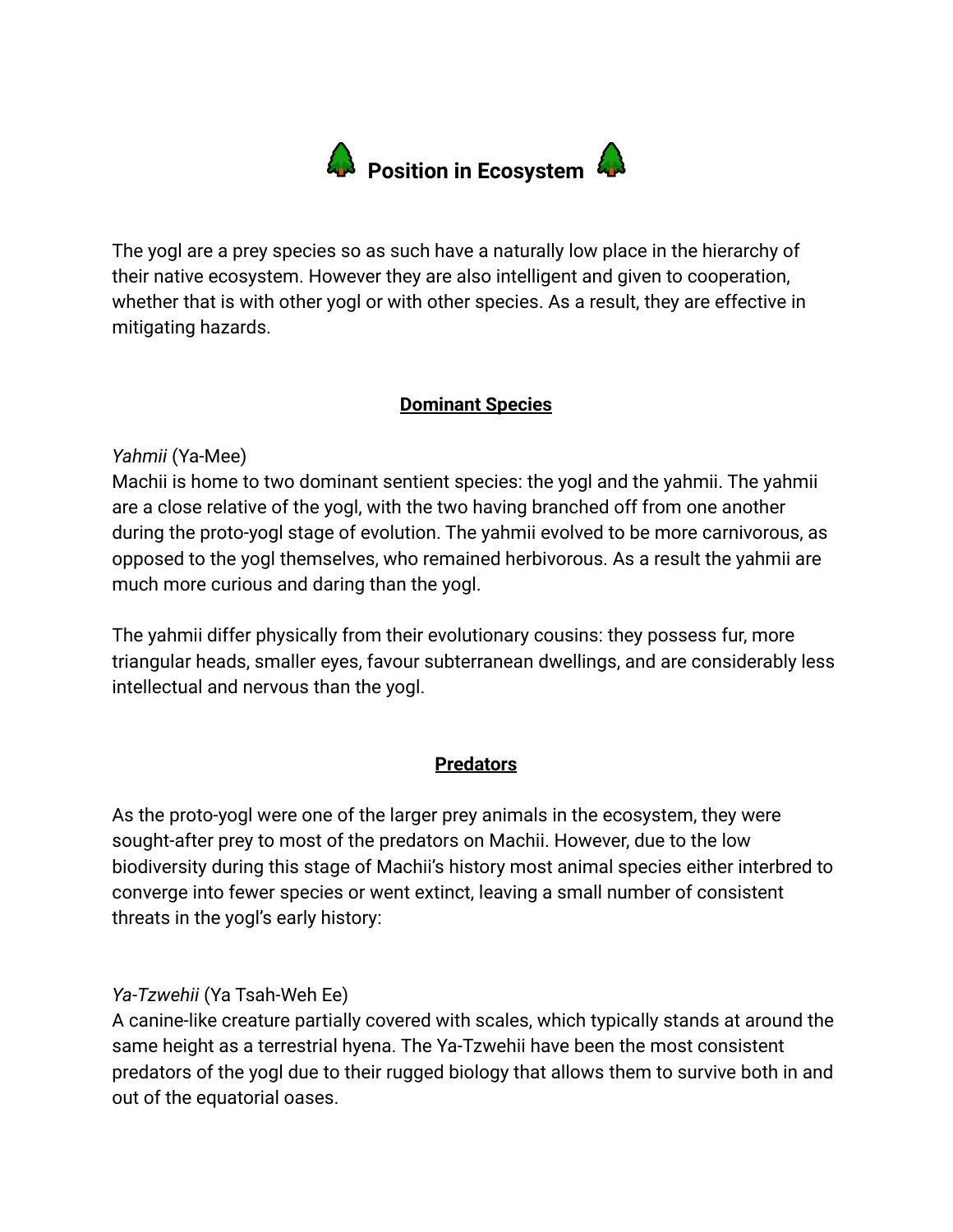Their name derives of the yogl suffixes "Ya" meaning "strong" and "without worry or fear" and "ii" meaning "of Machii". "Weh" is the yogl vocalisation of terror, and the base word "Tz" is their catch-all term for a canine-type creature. By contrast, the yogl term for domesticated breeds of smaller canine would be Et-Tz: "Et" the suffix for "small/cute" and "Tz" canine.

#### *Ii-Gung-ya* (Ee GoonG Ya)

The Ii-Gung-ya are similar to a hybrid of a large boar and rhinoceros, and highly territorial. Larger and more powerful than the Ya-Tzwehii, the Ii-Gung-ya are considerably less of a threat to the yogl due to their different survival needs. As a result the yogl only consider them a threat when they encounter them at random while passing through Ii-Gung-ya territory.

#### *Q'Eqchii Nok Nok* (Keh-ek chee noke noke)

The Q'Eqchii Nok Nok is the only flying predator on Machii. It stands at 9ft tall and is not dissimilar to the pterodactyls of Earth. Q'Eqchii Nok Nok have thin, hollow bones. Despite their capability as predators they also primarily eat plant matter and scavenge. They are mostly common within the inland areas of the major continent of Machii.

Q'Eqchii Nok Nok prefer to move in flocks, and when yogl travelled alone or in small groups in the past, they tended to harass or attack the yogl. In modern times the threat of the Q'Eqchii Nok Nok has been significantly diminished as advances in technology allow the yogl to defend themselves.

#### *Weh'Molʒdai Yg-Ene* (Weh Mol zche die Yi gee nay)

By far the yogl's most feared predator, its name translates to "Fear! They take/drag away". The Weh'Molzdai Yg-Ene are  $9 - 13$ ft long serpents that favour a stealth and ambush hunting style and kill by constriction.

Weh'Molʒdai Yg-Ene were extremely abundant in the desert lands the yogl ventured into when they first left the oases, and presented a formidable early hazard to those early travellers. In modern times the yogl have culled them effectively enough to considerably reduce their numbers, and their expansion as a species has caused the remaining Weh'Molʒdai Yg-Ene population to retreat further east.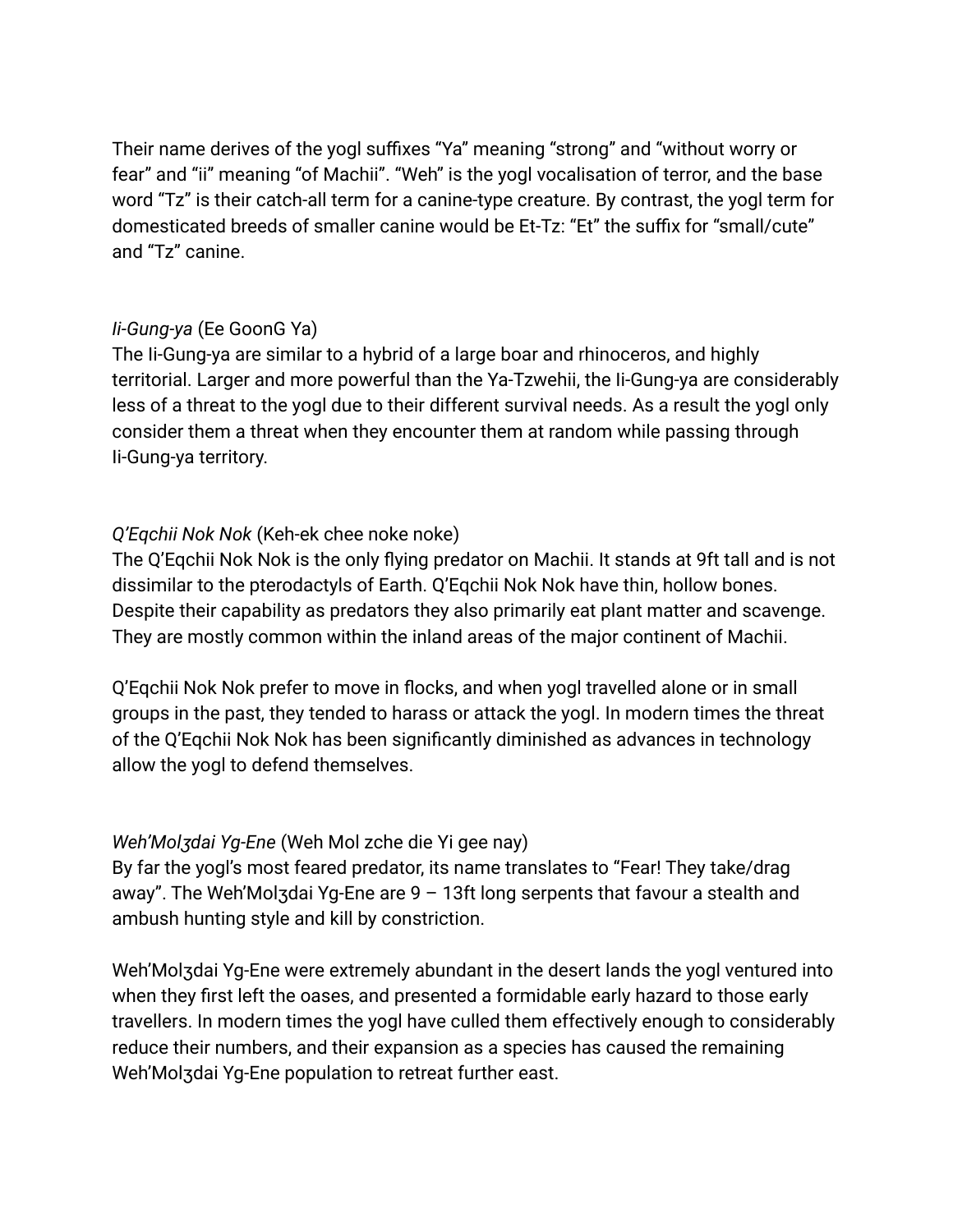#### **Prey**

The yogl's diet is almost entirely plant-based. The only meat that yogl will consume are molluscs, with gastropods being taken the most often. They will also eat crustaceans similar to krill or small fish in limited amounts.

Ideally the krill-like species of Machii are treated and prepared in a thick broth over the course of several days to bloat and soften them. This is to dilute the irons, vitamins, and dense quantities of protein in the meat.

# Plants

Despite Machii's advanced age and the poor nutritional content of its soil, it maintains an encouraging level of biodiversity.

All of the current biodiversity there is native. The yogl have considered bio-replicating some plants but ultimately decided against it to avoid over-burdening Machii. The abundance of distinct species of flora is greatest in the sustainable regions along the equator, where most of its flowering species, tall grasses, fruiting mushrooms (ranging from 2 – 3.5ft), and tall thin trees (referred to as 'fasting trees', given their spindly quality and sparse leaves, which lessens their nutritional requirements), mosses, and ferns occur.

Beyond the equator, most of the grasses routinely wilt to straw and are evolved to lay along the ground to maximise the amount of soil they can draw nutrition from. Flowers are rare outside of the oases, however mushrooms are more abundant there, where the ground is considerably moister than the majority of the rest of the planet. There are also mushrooms that thrive in arid or semi-arid areas, including but not limited to the Desert Shaggy Mane Mushroom. Trees are capable of surviving but are rare, and it is very rare to see one that produces fruit.

# **Ocean Life**

The oceans of Machii have a very harsh, high salt content as a result of the ageing of the planet. As such, there is considerably less biodiversity in the oceans of Machii than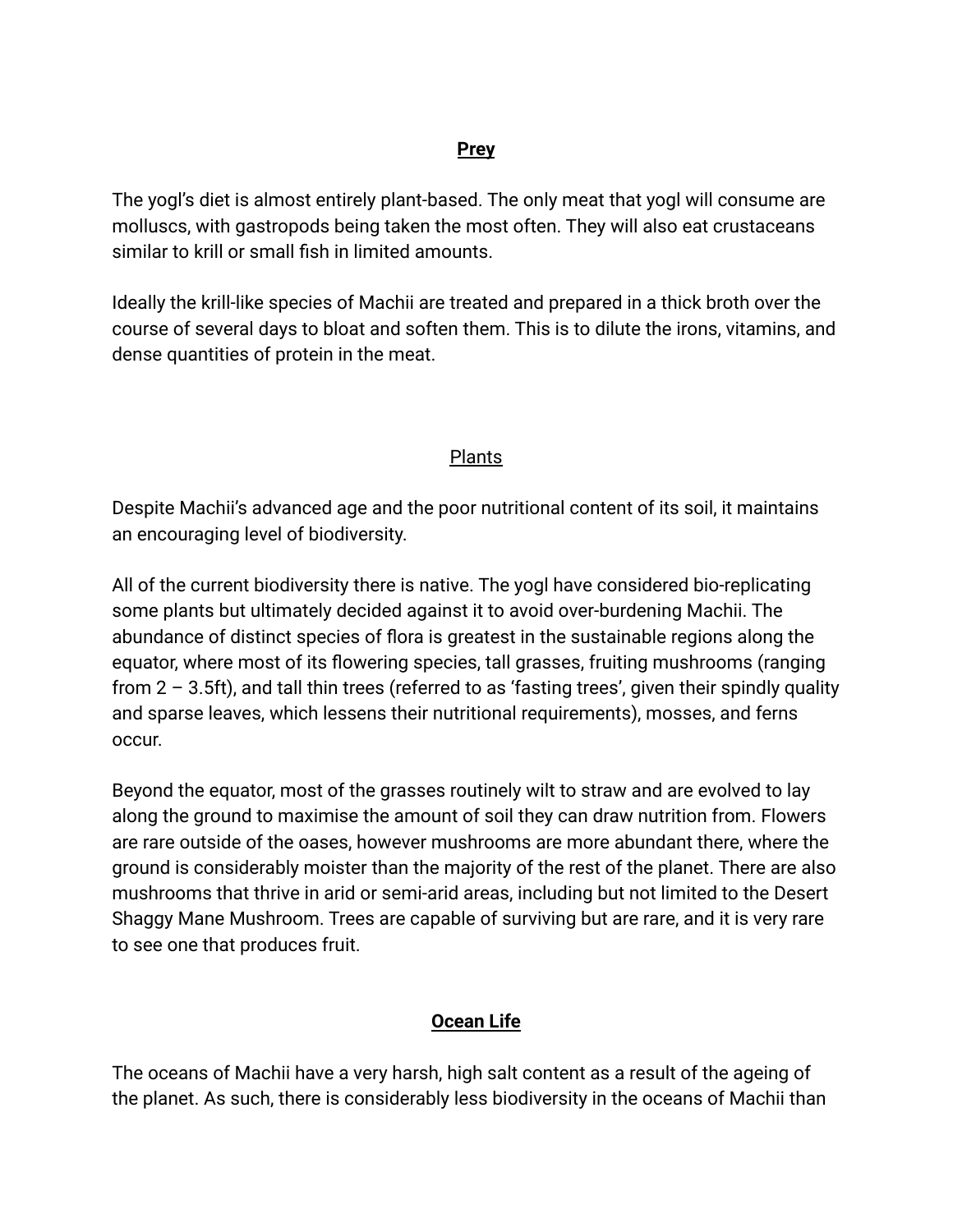on Earth. Fossil records show that the opposite was true during Machii's earlier history. Most of the current ocean life falls into only five Phyla: Mollusc, Crustacean, Chordata, Ochrophyta, and Echinodermata.

The shores are populated by a very oily and soft species of small fish called pihhb'uae nang by the yogl, as well as many types of small molluscs. (Pib (breathe a soft H at the end almost like you're saying Pib huh instead of pib) Oo-Ay Nahng (emphasis at the Oo-Ay)). Larger species occur in the deeper waters in low-density pockets of salt water or in freshwater lakes and rivers inland.

The largest oceanic species prefer the Arctic regions and are generally slow-moving and docile creatures that conserve their energy by filter-feeding smaller prey.

# *Urchins*

Among the more abundant species on Machii is a species of sea urchins, fossils of which can be traced back to pre-yogl times. Urchin fossils can found on some Machii beaches and boast a variety of different shapes, with some being more ornate than others.

The yogl often keep these fossils as heirlooms or to decorate their homes, and some enjoy combing the beaches for older and more ornate ones when they get the opportunity. Decorating one's home in this way is so common that almost every home, flat, or other living space has little back-lit nodules specifically for the placement of these treasures. To many yogl, a home is incomplete without the family's heirlooms in place.

# **Major Viruses, Bacteria, and Other Pathogens**

The early challenges that yogl as a species faced forced them to make major leaps in their medical fields, thereby eradicating most pathogens. Furthermore, their partnership with the United Cultural Acceptance Species Commonwealth (UCASC) allows them even better access to medical technology. At present the only major ailments to yogl are influenza, heat-related illnesses, and the occasional instance of an allergic reaction on the rare occasion that such is not detected by screening.

# **Cultivation and Farming**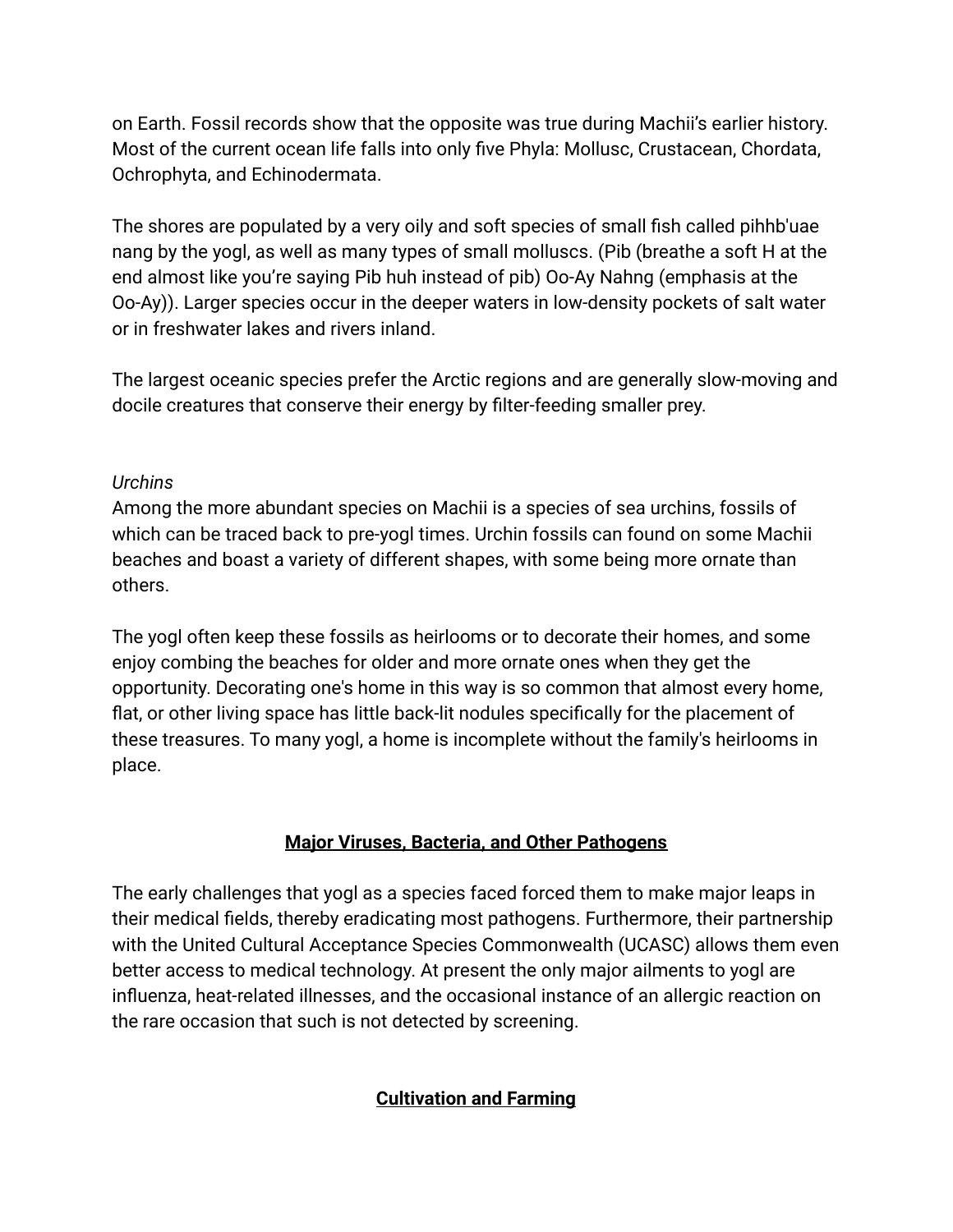Despite the fact that Machii itself is reaching the end of its capacity to support life and has very little thriving plant life in particular, the yogl still hold their natural world in high regard. They design their major cities (which are located exclusively in the northernmost continent) with internal gardens and roof-based parks lined with either "reclaimed soil" or soil imported from off-world to compensate for the nutritional deficiency of Machii.

Almost the entirety of the yogl population is concentrated in the northern continent and the straight bridging the northern and southern continents, with most of the cities built within a mineral and ore rich zone near their western seaboard. In order to keep from over-burdening their cities, farms are built a distance away from the city areas on areas of land that are bid on by aspiring botanists and cultivators who keep ongoing contact with the Transit-Safety Towers and Civil Services in case of emergencies.

Soil, nutrients, sustainable plant life, and other such agricultural supplies are Machii's main major imports and accounts for a majority of their off-world spending. Despite the limited amount of viable ground for growing produce, farming is one of the most respected professions on the planet outside of office-type work, with farmers having similar status to B-list celebrities among the general population.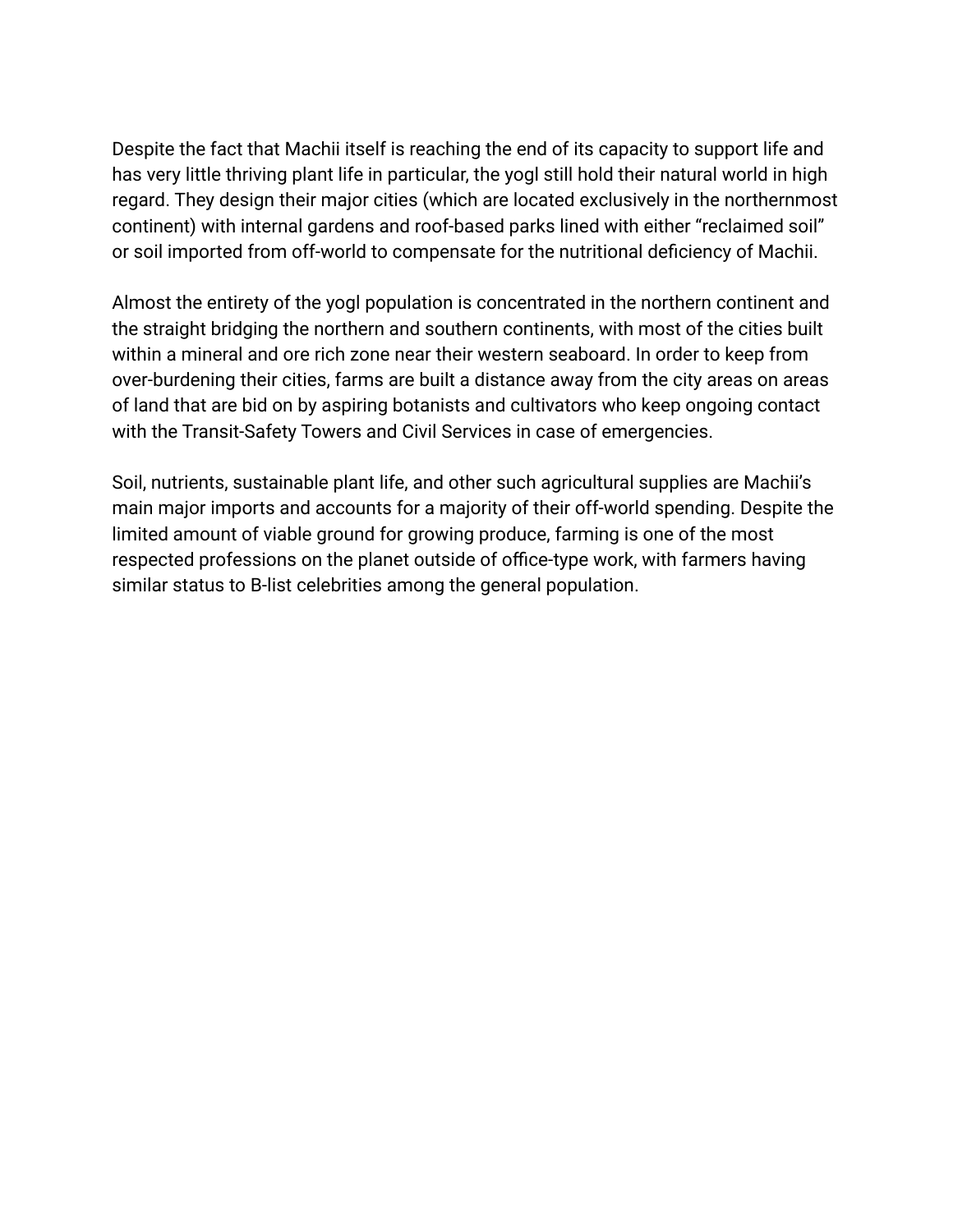

Yogl history is mainly characterised by the overcoming of increasingly higher odds in response to circumstances beyond their control. They have almost invariably been dealt a bad hand which has forced them to develop faster and faster to meet the demands of their new circumstances.

Their keen intelligence came as a result of being prey animals that needed to be able to avoid predators, and prompted them to develop their skill towards strategy at the expense of ferocity. The shortage and threat of exhaustion of materials in their environment forced them to spread outside of their ideal habitat. The difficulties they faced in suboptimal environments, along with the constant threat of various dangers, impressed on them the importance of cooperation and social cohesion to the point that it has become their cultural norm.

The pressures on the yogl as a species didn't end there. Their early forays into the sciences and astrology revealed that their home star was becoming dormant, which left them with little choice but to research and implement ways to reverse this process and develop into space.

Despite their timid nature, the yogl continue to endure and build forward together. Their cautious nature and emphasis on overcoming problems with thought prompted them to maintain their written history and knowledge all the way back to their early history, and all traditions are at least common knowledge (even those that are not viewed with the greatest importance).

#### **Major Settlements**

*Oo-Ghʘu-oo* (Oo-G (click at the front of the mouth)-oo)

The heartland for rural/indigenous yogl and the birthplace of their species, this settlement is located on the single straight of land connecting the north and south continents of Machii, and falls along the equator. It is in fact a collection of many smaller settlements within easy travelling distance of each other, with an unofficially recognised capital named KIOn dh-ii (Kluh (click at the front of the mouth)-N duh- EE).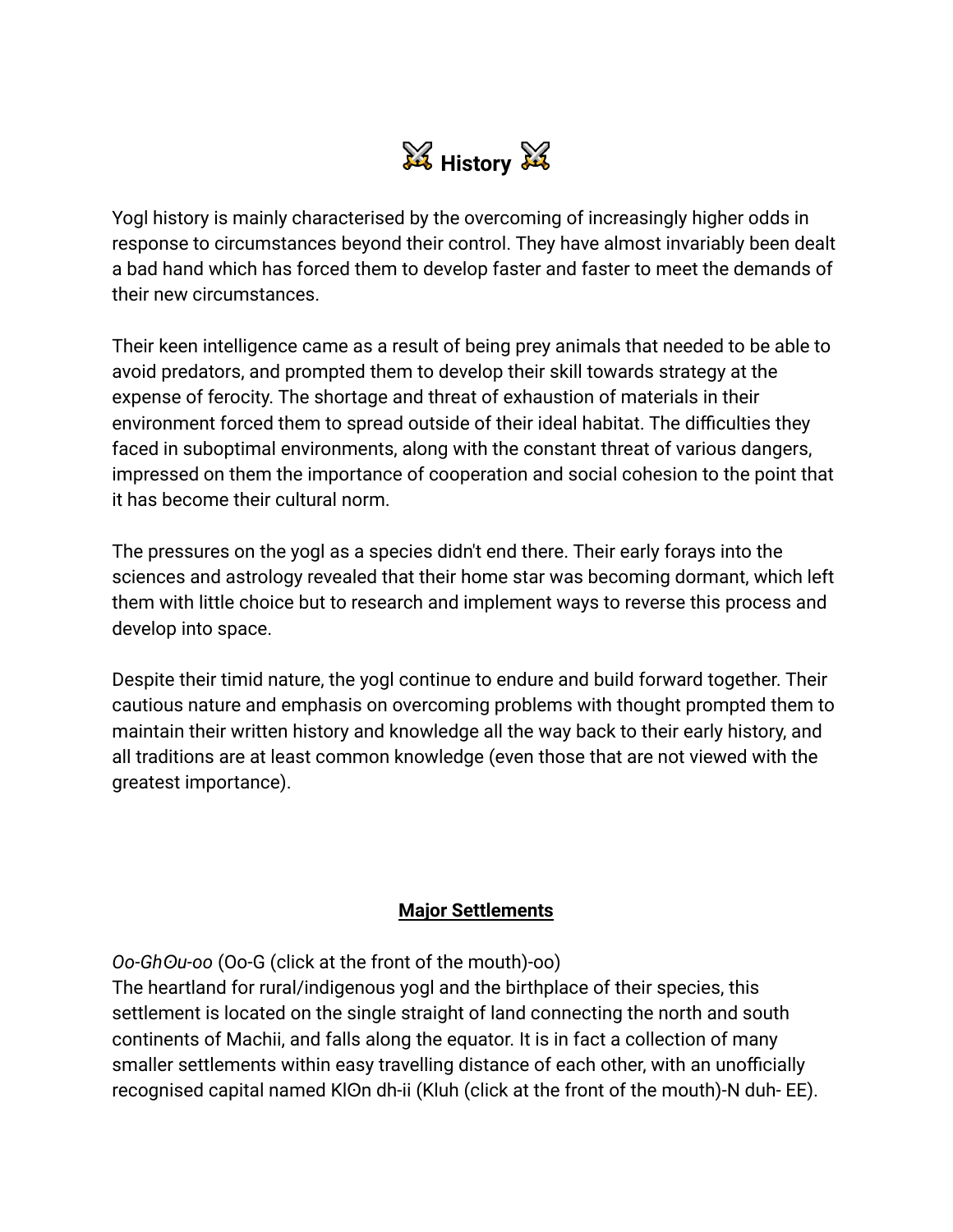Oo-Ghʘu-oo stands on the largest expanse of fertile ground on Machii and is mostly technologically un-advanced. While Oo-GhOu-oo maintains open communication with the more urban settlements of Machii, its population is generally hesitant to venture beyond their territory, and tend to only reluctantly allow trade of machine goods in fear of upsetting the balance of the land and their harmonious co-existence with it. In spite of this, they welcome their more urban cousins at certain times of the year and trade with them for natural goods.

# *Maechɔi* (May-choy)

The first, and largest, city on Machii, founded by the original nomads from Oo-GhOu-oo. Maechoi is the capital of choice for the more industrial and urban-minded yogl. It is built on a dense pocket of natural metals and minerals and was originally chosen as a location based on its building potential rather then on its largely poor ground.

Maechoi is considered to be the birthplace of the sciences, as the abundance of materials allowed for the first industrial boom in the yogl. With the help of trade and exchange with their former home, and the efforts of the yahmii in their group to work the land, Maechɔi eventually grew large enough to comfortably support a much larger population. Efforts to re-cultivate the ground have since allowed Maechɔi to grow to a population of 32.15 million, and to a size roughly similar to that of the state of Texas.

*ʘ'Nong Pamu* ((click at the front of the mouth)- Knee-ong Pah moo) A smaller settlement farther inland than Maechɔi which connects to the bulk of the yogl farmlands.

The opening click is meant to denote the more rural focus of the city (which it has, despite being one of their newest cities in the northern continent). The majority of the outer areas of the city are devoted to transit and shipping to and from the private farmlands, lacking the large number of colleges and office spaces that dominate Maechɔi.

# *Ii-Gkoua* (Eh Goo-kuwa)

Meaning "Ground of the Harbour", Ii-Gkoua is the most developed area along the west coast of the northern continent.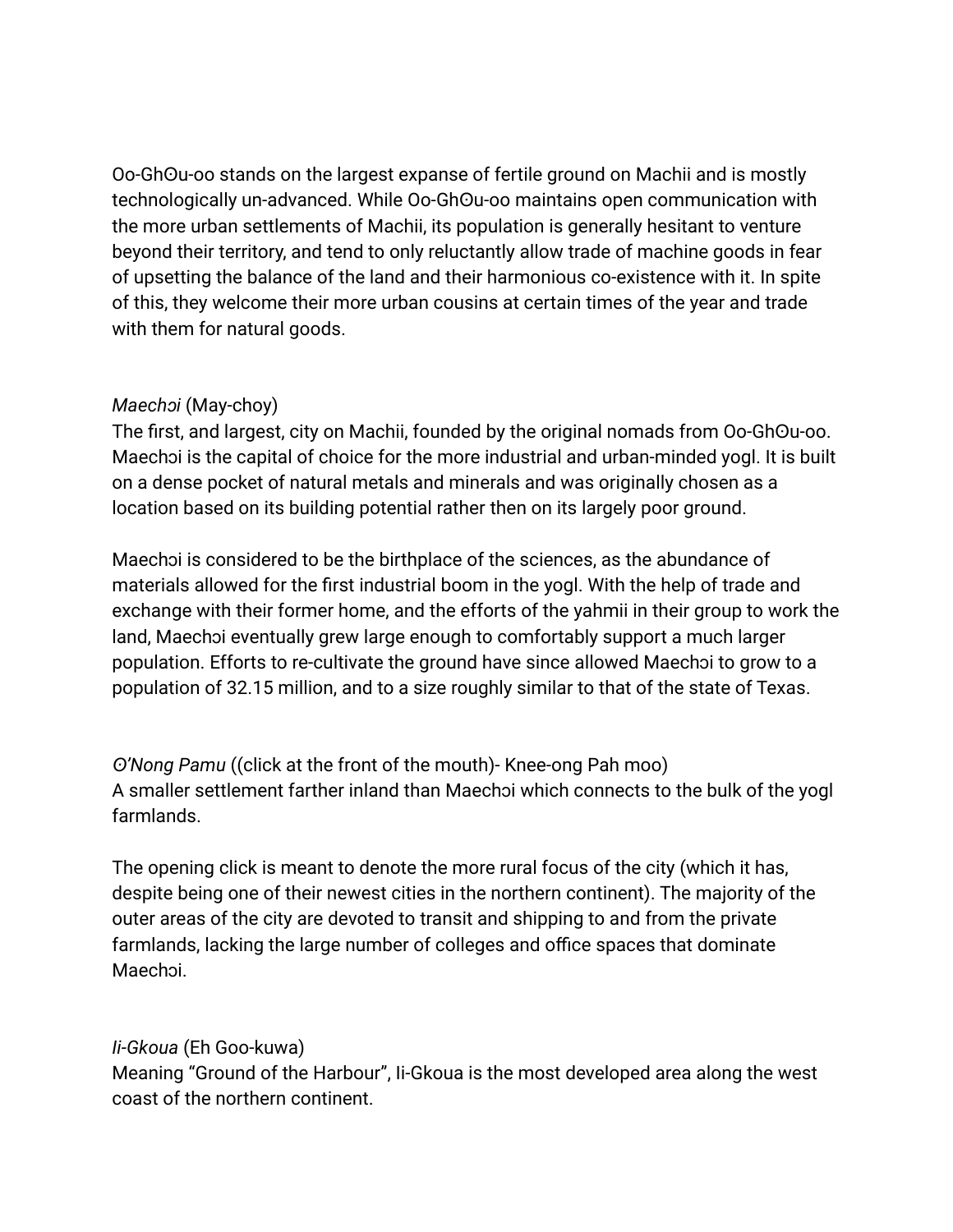Ii-Gkoua oversees much of the fishing, soil and water reclamation, and industry of the peoples of Machii. It also supports the largest centres of manufacturing, canning, and power production of all the yogl cities, and maintains many of the solar boilers scattered along the rest of the continent. The head office for the Office of Agricultural Viability is also located here.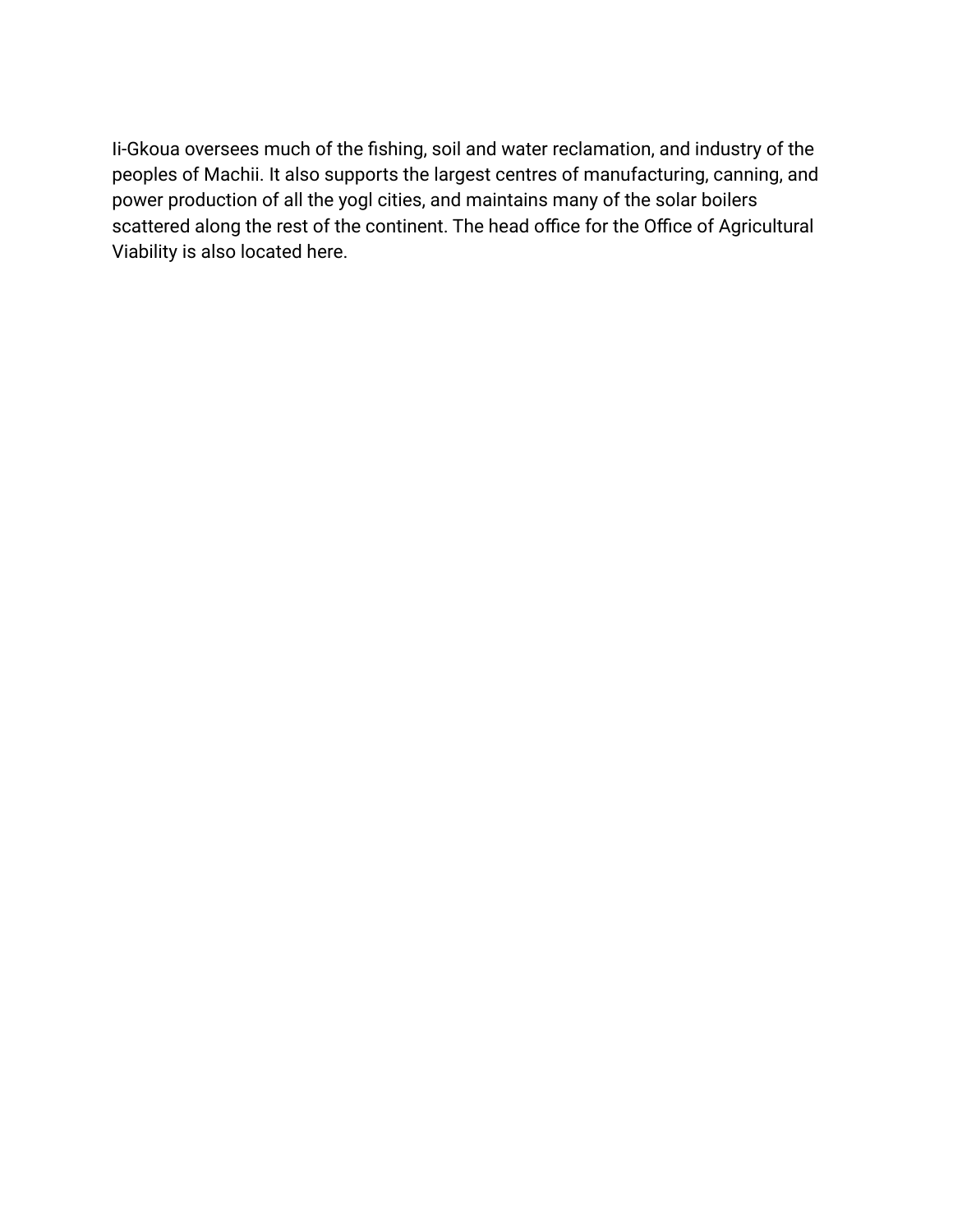

Yogl culture is mostly homogenous with the biggest differences occurring between the lifestyles of the rural and urban communities. While differing income levels can occur, the yogl base so much of their culture on community and maintaining the stability of their various supply chains that subcultures are generally unlikely to develop.

#### **Food**

The yogl, with their history of facing famine and scarcity, demonstrate a strong preference for non-perishable foods. Traditional and modern food preparation techniques offer a variety of different solutions on this front, with dried foods such as pemmican, dried fruit mixes, nuts and seeds, and dried and salted fish being popular staples. Canned foods are also popular among the more urban yogl populations.

For more information about this see Canned vs. Fresh Foods under Economy.

However, although yogl will eat meat, they have natural aversion to animal products. They consider eggs to be repulsive due to them being discharged as unwanted from the egg-layer's body, and they feel similarly unappetised by milk, so were never likely to develop a process for making cheese. This latter aversion is also due to a severe lactose intolerance in yogl who are old enough to have been weaned.

In addition, the yogl consider the consumption of such products very odd, to the point of it appearing to them to be some kind of bestial fetish, given that eggs and milk are related to the reproductive cycles of animals. This means that beyond them not liking to consume these things themselves, they usually become very uncomfortable to see them being eaten by others. This mindset is not limited just to the yogl: many species within the UCASC think along these lines. These species generally feel uncomfortable eating with humans for this reason.

*Nutrition*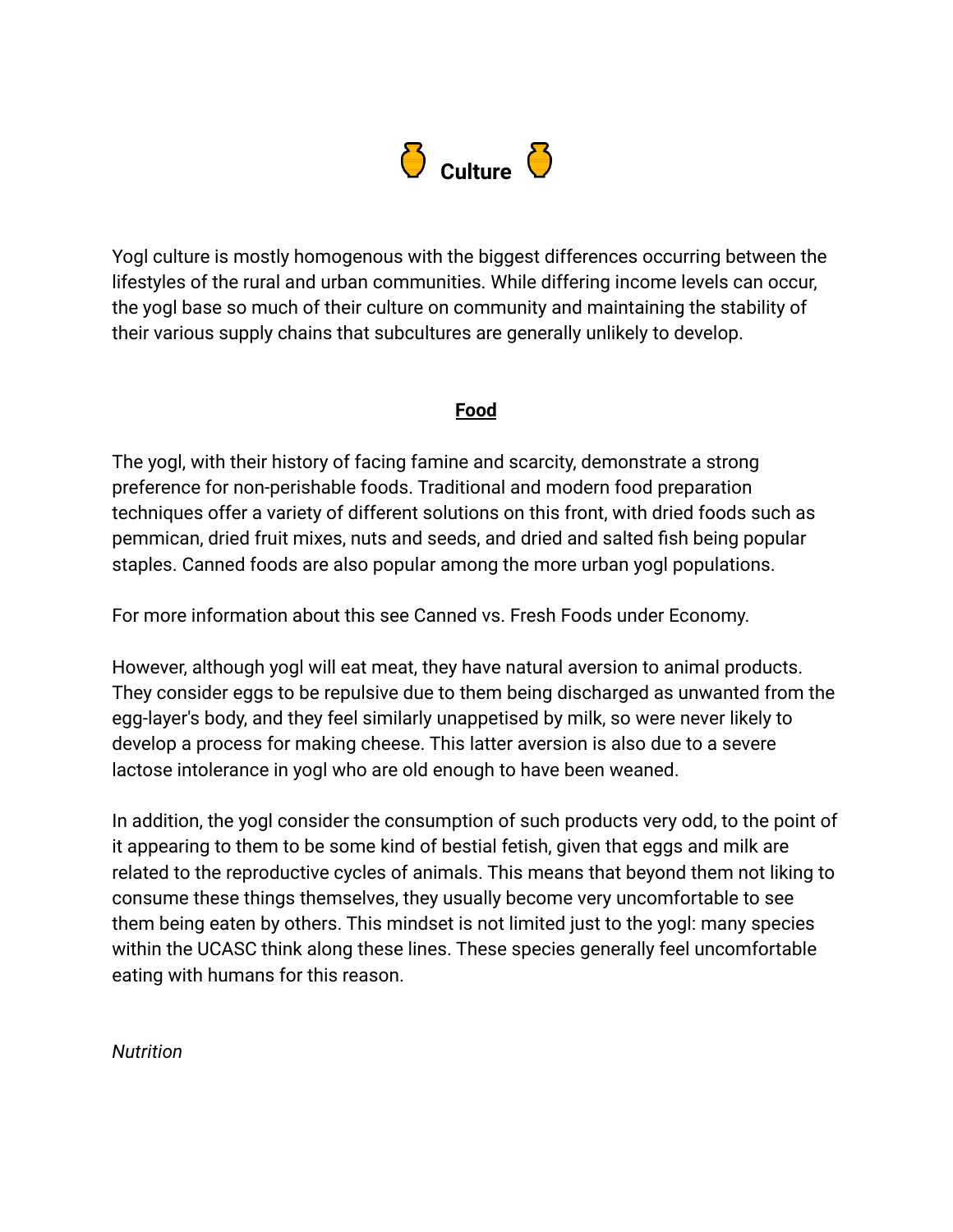The yogl draw most of their energy from high-mineral content foods as opposed to crude proteins, and as a result, traditional rural dishes are exceptionally dense in minerals. It is not at all uncommon for enriched soil to be used as an ingredient.

#### *Supplements*

Yogl also eat plant-based oils to help boost the nutrient content of their diet, however they are well-attuned to their natural habitat so are surprisingly well nourished on the relatively unprocessed foods they routinely consume. Yogl who spend a lot of time off-world are more likely to take supplements, and tend to prefer these over indulging in the food offerings of the greater pan-galactic community.

# *Common Foods*

By far the most favourite food of the yogl is a canned black bread made from a strong but sweet nectar from their Nimii trees (a tree with a large root base). This is considered both a treat, and is a staple in every household.

In addition to this, root soups, mushroom loaves, and wet grain meals similar to porridge are common bases for meals. Fruits and vegetables are added as appropriate to the particular dish. As much as the yogl like a sweet treat, they also enjoy very intense bitter and earthy flavours.

# *Common Drinks*

The most common drink on Machii is Nimii tea. The yogl have sodas and soft drinks too, however they consider these 'non-formal' drinks and almost invariably serve Nimii tea - a 'formal' drink - with them. Non-formal drinks are only a little less popular than Nimii tea, with water also being a common choice.

The most common non-formal beverage is made by soaking a particular type of dried seedling until it becomes a meal before slowly boiling it into a broth. This creates a finished product similar in flavour to bubble tea.

*Mind-Altering Substances as Food* (i.e., alcohol and caffeine equivalents) Being a prey species, yogl are generally disinclined to use mind-altering substances as these would be a hindrance to their survival. With that said, the yogl have a history of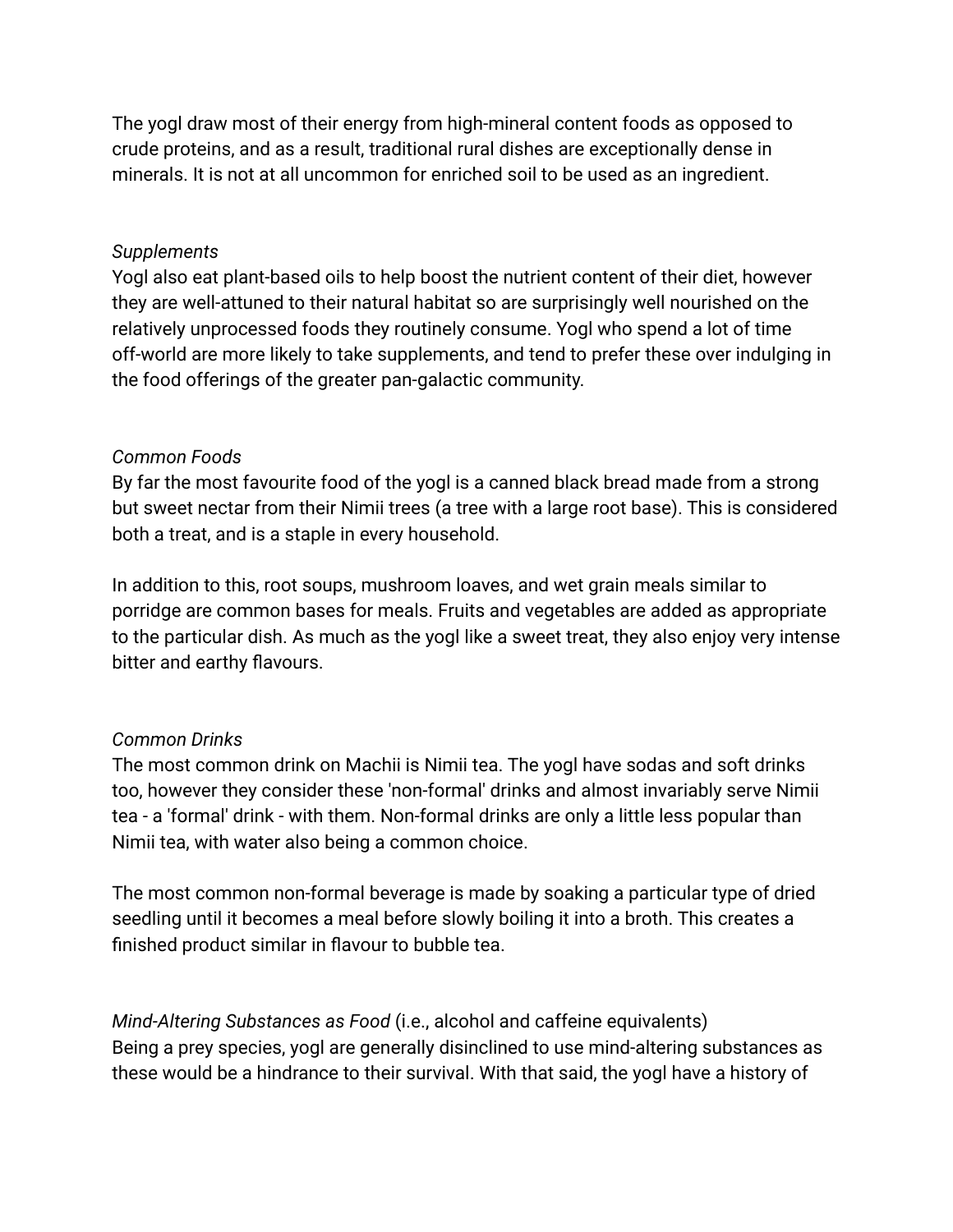brewing alcohol, however the historical origins and cultural significance of this are largely different from that of humans.

The earliest records of the yogls' consumption of alcohol come from the earliest rural settlements, where it was drunk by their field workers after long sessions of hard work. It was served as a tea intended to rehydrate and re energize the yogl to keep them alert for the night.

The tea was prepared in a variety of different ways to do this, including with spices such as Nimii root or peppers, while others contained high quantities of sugary sap. The tea was usually left unattended for long periods as the yogl worked, in large drums or gourds, and the last people to finish working would get the tea that had sat out for the longest, and begun to ferment. The resulting added kick and bite to the drink was considered to be better at reinvigorating the yogl and became symbolic of a hard day's work.

The drink continued to evolve when the nomads left to settle in the new locations that would become the city areas. They continued to brew the drink, distilling and fermenting other ingredients as they travelled. This included mushrooms, straw grasses, and even Nimii.

In the current day, yogl usually reserve consumption of the drink for occasions when they consider the amount of work they have completed to be of great importance or otherwise worthy of reward. Their most popular alcohol, Bohghi Kē (Baung-hee kooh), takes a similar significance and cultural position to that of coffee. The alcohol itself helps them to relax while certain elements of the tea itself produce natural energies which give them short-term swings of energy.

It should however be noted that if given large amounts of caffeine, yogl feel overwhelmed and quickly develop manic tendencies, becoming hyper before crashing out. It is possible for them to get the same effect from drinking too much Bohghi Kē, but proper steamboat captaincy is uncommon. Drinking too much usually signifies a high level of anxiety or a sense of a lot of work having been done for nothing (or of going out of business).

Bohghi Kē is usually colloquially referred to as the Companion Drink, or the Working Drink due to this and its historical origins.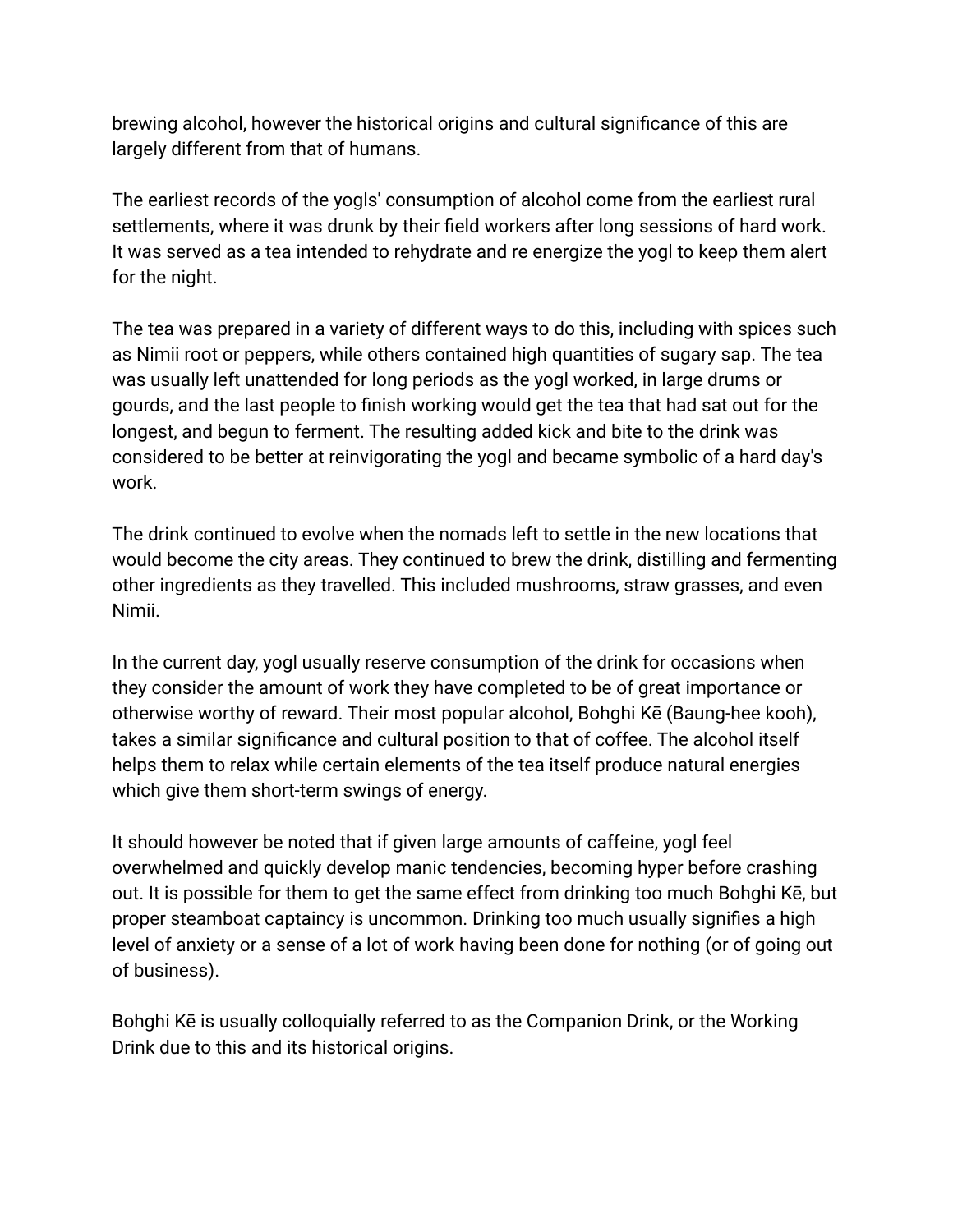#### *Incense*

Aside from this, yogl like to use incense as it doesn't carry with it the expectation of work beforehand and is generally relaxing to them.

#### *Dining Habits*

While the yogl are very dexterous and can easily eat with their long-fingered claws, they find this to be very rude. The implements they routinely use include a small, hard, wooden or plastic, triangular spork and knife.

They also like to use finger baths whenever they can before eating, and only neglect to do this when they eat on the go. Overall, they prefer to avoid eating like this when they can and will sit down to eat whenever possible. Finger baths are used in all types of eating establishments and are symbolic in nature. The symbolism revolves around a gesture of washing off of the impurities from the day's work and of truly appreciating the honour of the food prepared for them, and the person who made it.

*Class Divide* There is no discernable class divide in the diets of the yogl.

# **Art**

The yogl has a long tradition and great enthusiasm for the arts, and have been extremely active in its production and appreciation. Their favourite media are creative writing and theatre, with paintings and sculptures being a close second.

Stories and theatrical works often involve a storyline in which teamwork wins the day, or at least is shown to be a happy experience. They also like to tell stories of historical figures or of the discovery of places of great beauty and greenery.

Most yogl artwork shows detailed landscapes featuring lush vegetation and portraits, however they also like to make surrealist works. The yogl appreciate the demonstration of technical skill in paintings, musical performances, and prose. Overall, yogl artists are meticulous, painstaking crafters.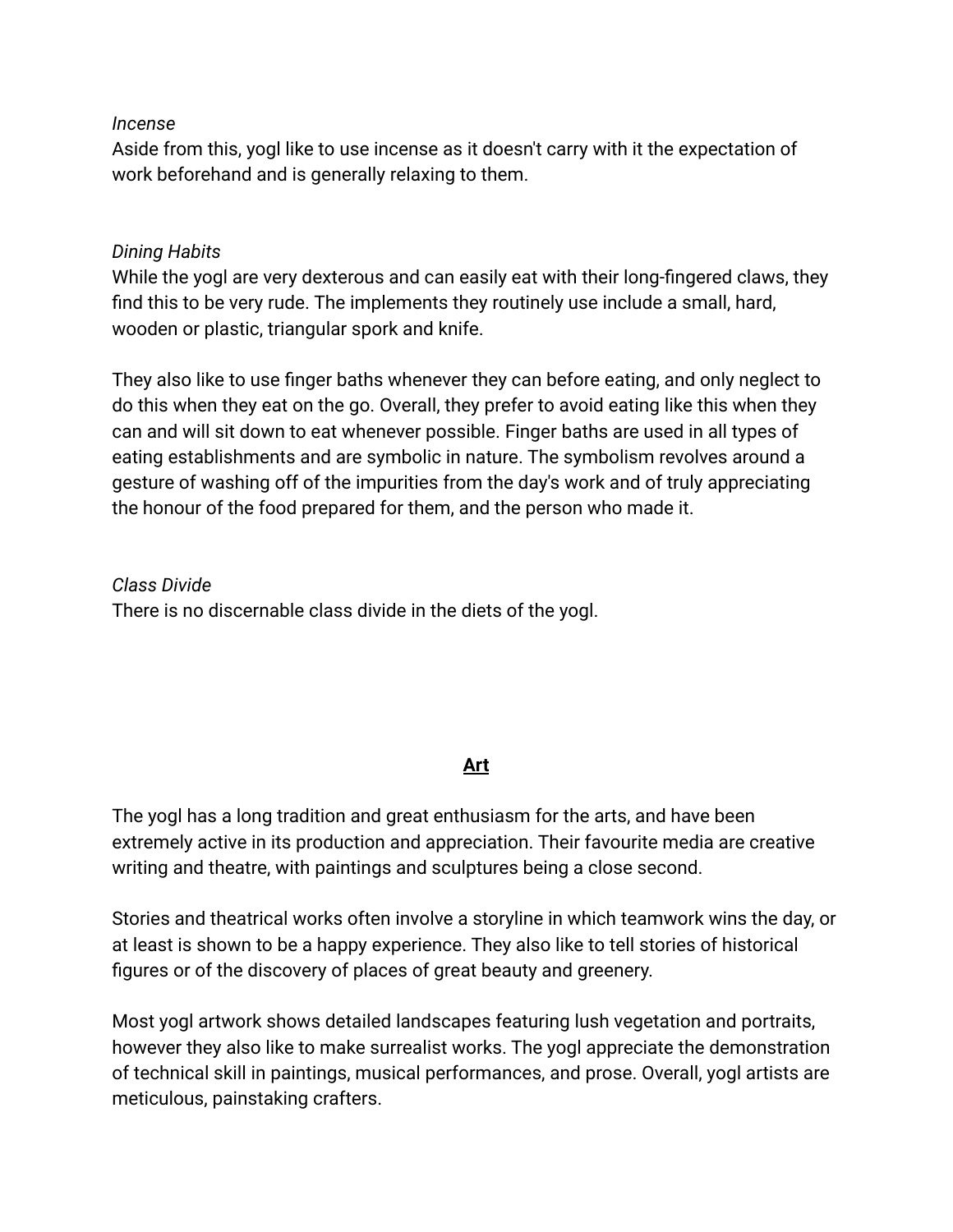An art renaissance occurred after their initial contact during which the yogl made trade agreements with other civilizations, allowing them to import supplies in order to produce more art and, to a lesser extent, import finished works of art from other civilisation.

#### **Language**

The natural sense of community the pervades yogl society means that the entire world population has only one language. This language is called Ygɔi (pronounced Yohg Oi) among the yogl.

Its spoken and written form have changed little throughout the ages and this makes it easy for yogl from any settlement, no matter how distant, to communicate with one another. The slow, almost non-existent rate of evolution of the language also makes it easy for yogl and yahmii to read ancient texts.

As a rule, they prefer to keep their language standardised in this way rather than innovate with it. This is to help to keep the language recognisable across Machii, which in turn facilitates easy communication.

Yogl historians have identified common trends that occurred during various stages of the development of their language where certain characters and sounds became more popular. These trends also showed up in their customary name suffixes. Counter to the general trend of stability in their language, some suffixes have fallen out of popularity within the last few generations.

Significant stages in the development of the language include:

#### *Yhm-ii-ts* (Yem eetz)

Shortly before or at the time that contact was made with the yahmii. At this stage the yogl made the heaviest use of clicks, and the language lacked syllabic consonants. Most of the words from this period are collections of simple sounds with specific meanings which could be combined together to describe a noun or expand on a simple concept. At the time the vocabulary was not varied enough for differing objects. As a result, each word was more of a general description with very few exceptions to this rule until later in the Yhm-ii-ts era.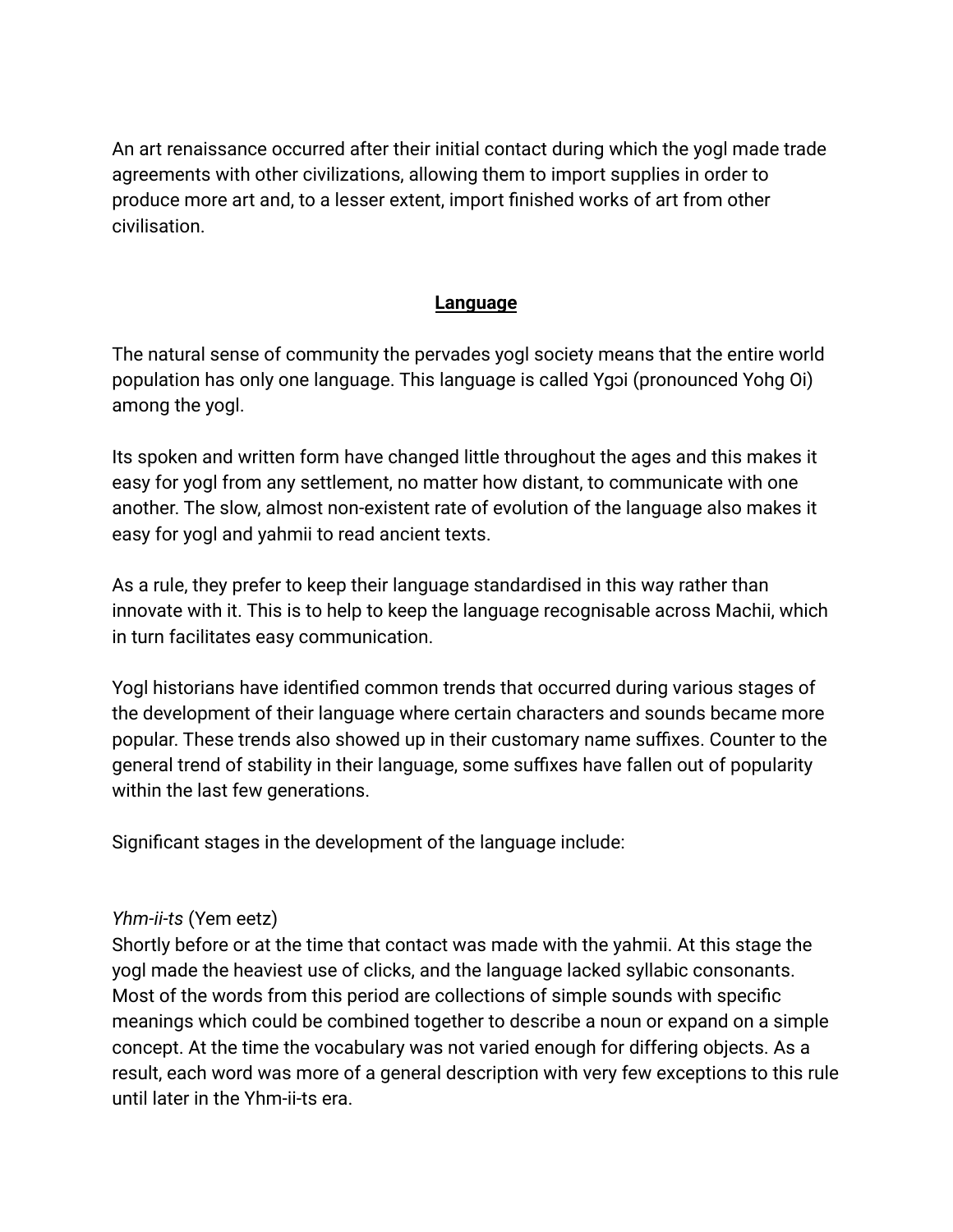#### *Yuqihən* (You Qwun)

This time period marked the most drastic stage of development of the yogl language, namely the introduction of silent consonants and a much more generous use of Diphthongs. They also began to use the now derelict name suffixes -le and -Ei. Ygɔi also began to develop longer, more complex words to better define concepts. All together, this led to the replacement of the largely short, simple words of the Yhm-ii-ts period.

#### *Ynyaen* (In yayn)

Also known as ʊr Yogyaen (Ur Yog Yayn), meaning "Second Normalcy of yogl/Intelligent Speech": The yogl reached something of a crisis point with regards to communication when the nomads settled. A rift began to form between rural and suburban dialects, and the yogl took action to prevent a language barrier from forming to the point that it would become problematic. At the same time, the yahmii had begun to develop their own linguistic variants. However, the yogl did not take the time to make the necessary arrangements to officially recognise this as a language, and the yahmii's attempts at language development died off. The yogl themselves subtly encouraged this.

The result was a renaissance of derivative sounds drawn from the most prominent rural villages, along with the introduction of new words intended by urban Ygɔi to be as unambiguous as possible. Their attempts to revamp their language were successful and led to increased trading with their heartland and cities. This increased clarity and inclusion of familiar derivatives allowed for much easier and faster assimilation of this new form of the language.

This is also the period in which the name suffix -Ae began to gain its modern popularity.

See also Suffixes under Social Dynamics; Other Cultural Details below.

# **Social Dynamics**

To say that community is at the core of yogl society would be an understatement, and this can be seen in all facets of their lives, from the domestic, to the ceremonial, to business. Family - particularly the concept of family groupings - is seen as even more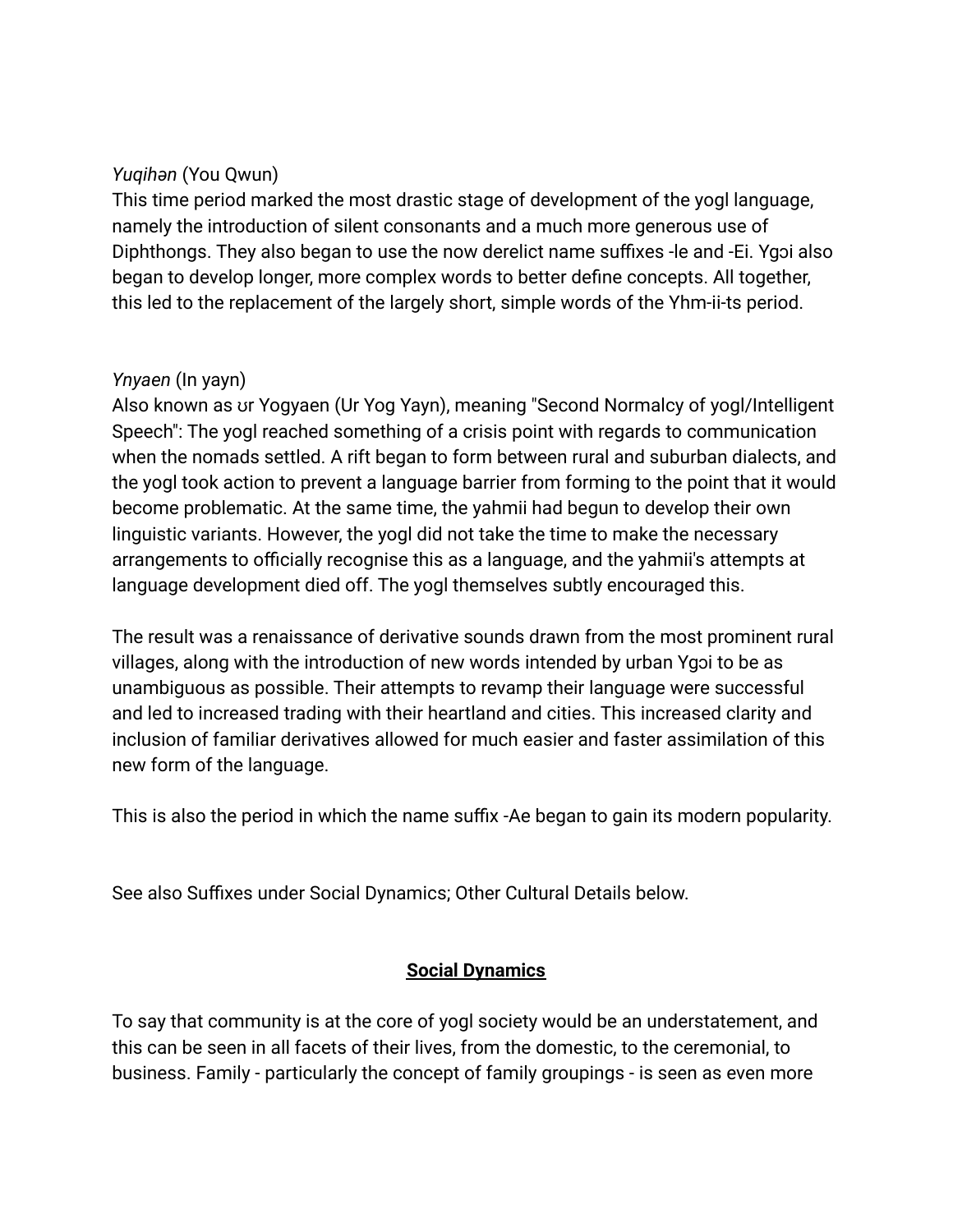important, and second or third cousins can often be found living closely with one another.

The yogl have great respect towards their elders for their wisdom and are very mindful of how they are perceived by the rest of their social group, or the greater community as a whole. Every yogl wishes to establish a preceding identity within the social and communal sphere. Career minded yogl, or yogl who wish to obtain work in a certain field, will usually exhibit this with careful behaviour in their personal/social lives, and a change of their name suffix in other cases to convey themselves as capable workers. For yogl desiring of leadership roles, much the same happens with more commanding suffixes, and a greater activity or presence in problem solving or community events.

In purely social roles, personal lives, romantic spheres, or the day to day lives outside of work, there are some who prefer to be perceived and desire softer or more affectionate treatment, these individuals are referred to as Nɔi Nɔi Mou. Nɔi Nɔi (Noy Noy) is a verb described as a gesture of harmless affection, in a sense that can range from general to romantic in seldom occasion, and comes from the word Nɔi, which itself is a noise meant to be used to convey a particular fondness for someone or something.

# *Living Arrangements*

Yogl often choose to live in close quarters with the rest of their families. This includes extended family. In the city they choose shared living arrangements which suit this purpose very well, and outside of the city where the resident of a property is likely to also be the owner, an entire extended family can live under one roof.

Sleeping arrangements are important to the yogl. Throughout their history they have slept in groups. The sounds of calm breathing, the minor sensations of warmth and movements of others in the group, and the reassurance of numbers is effective in soothing yogl enough for them to go to sleep. This increased the likelihood of hearing a predator before it got close enough to attack, or if a predator did successfully attack, of being able to help each other to escape. The members of these sleeping arrangements are called Poh Poh Mou (Poe-Poe Moo) which translates to "sleeping friend".

Although attack by predators is much less of a risk than it used to be, being all but unheard of in their modern era, the yogl still feel safer sleeping in groups. Their sleeping quarters reflect this: all residential buildings have dedicated sleeping areas, either as an annexed sleeping building or in a shared chamber. Larger living quarters have one per floor.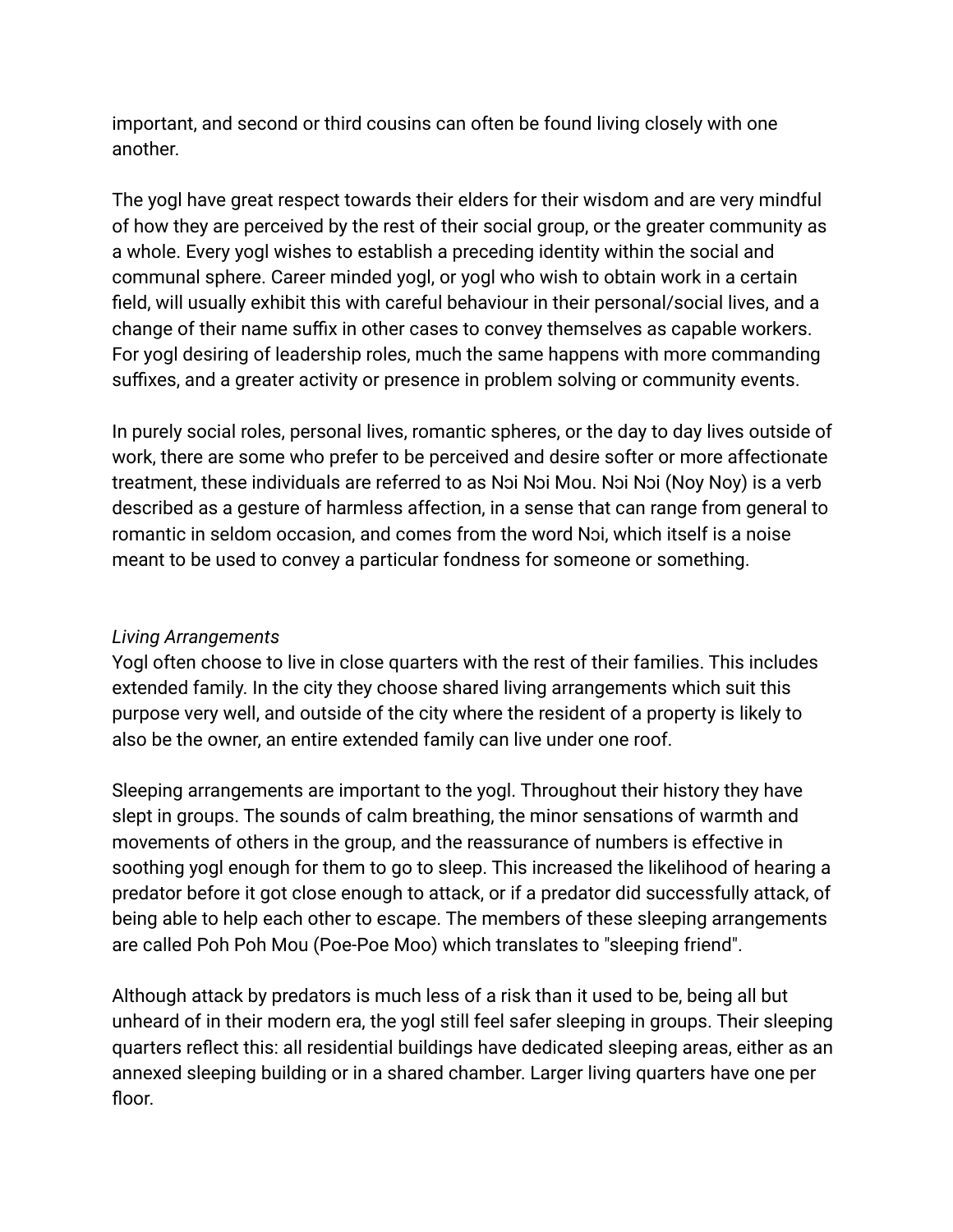#### *Weddings*

Yogl, like terrestrial humans, have a concept of marriage. However, a wedding is not considered merely the long-term bonding of two individuals, but a unification of their respective families. When a wedding occurs both families retreat to a ceremonial resort venue, where they remain for 36 hours. During this time no family member leaves either the grounds, or the sight, of the rest.

This tradition is symbolic of the two families becoming one, and is designed to establish trust between the two families and to give them the opportunity to demonstrate their dependability and commitment to each other.

#### *Business*

Cohesion is similarly important to the yogl in a business setting, and as a result they network well. However, they prefer to network with existing colleagues and clients. The meeting of new contacts generally happens during group relaxation activities, the inevitable need to talk to completely new people from time to time, when a company requires a specific service that requires reaching out for new talent, and during the formation of new carpooling arrangements. On that note, carpooling can sometimes be arranged with an eye on making new business contacts.

Almost all yogl are very mindful of others when acting in a professional setting as they will often use these contacts and connections if and when they decide to start their own business ventures.

Their preference for cooperation and cohesion mean that the yogl are happy to carpool with each other. Their vehicles are designed to travel more slowly than those of terrestrial humans as the yogl value safety over efficiency (or indeed, exhilaration), and as a result they have plenty of time to talk while travelling to and from work. They often use this time to review their work, exchange favours for their respective specialities, and anything else that requires discussion.

# **Handling of Differences/Bigotry**

Differences in culture, sex and gender, ability, thought, and so on are very rare on Machii. This is mainly because yogl society is based heavily around open discussion, which in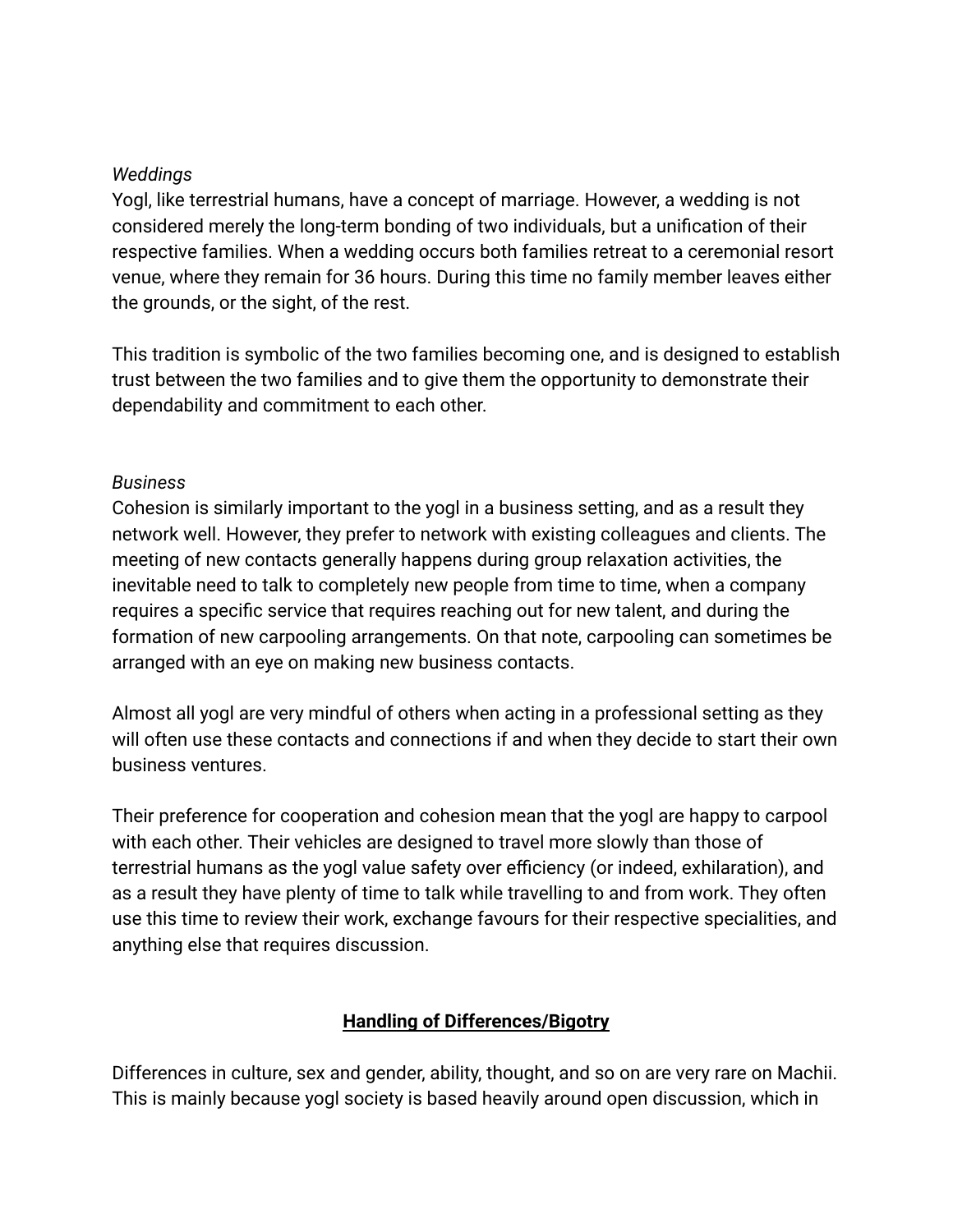turn leads to a homogenisation of ideas. This, plus their small population spread, prompts a live and let live attitude. The only pressure that threatens this is any apparent potential for danger or threat.

When danger or threat does appear to be a possibility, they like to proceed in a safe and planned manner with plenty of discussion, and with the input of several yogl.

#### *With other Yogl*

As in most facets of their lives, the yogl prefer to handle irreconcilable or contentious issues in groups. When a given issue cannot easily be resolved, the yogl who are immediately involved make a request for a committee or summit to be arranged to discuss it. This happens for disagreements, discussions that the involved parties feel need to be represented, and when there is a need for more information about a particular subject.

As a result, interpersonal differences can be discussed at length within the group. The communal problem-solving model is scaled up to meet the requirements of resolving the particular issue to be discussed.

#### *With other Species*

The yogl are more cautious when it comes to other species, and the larger and more aggressive the other species, the more passive the yogl present. Usually however, the yogl desire to talk an issue out will prevail for as long as they feel that it is safe to do so.

When the other species is less safety-orientated (ie., if they feel that they cannot possibly be at risk against the yogl) and are unable or unwilling to address the yogls' fears and concerns, the yogl respond with something along the lines of timid agreement, concerned but stuttering nagging, passive aggression, or a ceasing of interaction. The most reckless non-yogl are viewed with sympathetic concern or are assumed to be stupid.

As a result of all of this, the yogl tend to keep to their own species or only interact with others whom they perceive to have a similar regard for planned and safe actions.

# **Other Cultural Details**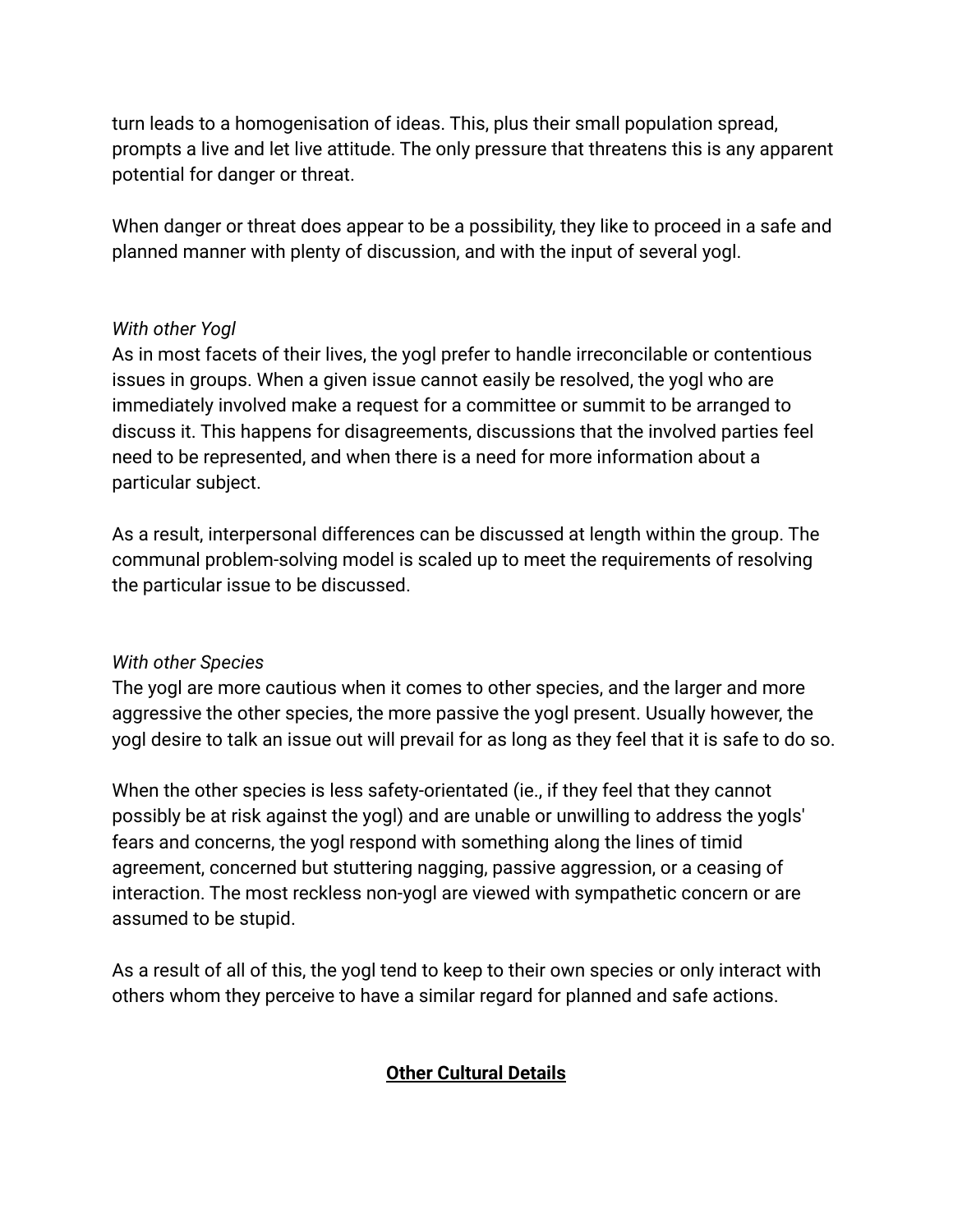#### *Spreading News*

Given the yogls' aversion to surprises, they have a preference for unambiguous, clear information, communicated in a timely manner. As a result, yogl will call routinely ahead to gatherings including to their place of work, if they will be late, even if it is by only a minute, to avoid triggering concern that they have been injured or preyed upon.

Yogl also spread news via television. This is delivered in a softly spoken manner and expressed as unambiguously as possible. Timely delivery is prioritised, and no news reports are broadcast without a mention of either a solution, or the potential for one.

#### *Suffixes*

In the yogls' language, suffixes can be applied to words to describe traits and qualities about them. Removal of a suffix when yogl are communicating is considered a provocative act and an intended insult. The closest human comparison would be intentionally refusing to use a person's title (ie., Doctor, Professor, Lord, etc.) and intentionally calling them Mr. or Ms. instead.

For objects, more than one suffix can be added to convey multiple traits.

For yogl, the suffix chosen usually denotes the sex of the yogl. They do this instead of having male or female 'base names' (e.g., Benjamin, Jennifer, Abdul, etc.) Usually a suffix at the beginning of a name conveys masculinity and robustness, as the trait precedes them. By contrast, a suffix at the end of a name conveys femininity and subtlety. There can however be exceptions to this front-or-end-of-name suffixation.

Yogl routinely have an individual first name and a family surname. Middle names are an unheard-of concept for them, and suffixes tend to cover the concept of a nickname as their defining trait or identifier is generally conveyed in their suffix. It is not unusual for a family to use the same base name for all of their children but give each one a different suffix.

It is not unheard of for a yogl to have two separate suffixes for their full name. This is considered an eccentric naming choice. Having a suffix on their first name means that the trait relates to the individual, and one on the second name relates to the family. Using two separate suffixes like this is usually done to demonstrate a fragmented connection with the family. It might be done if there is a poor relationship between the individual yogl and the family, or if the achievements or reputation of one individual is intended to be kept separate, or to highlight the importance of the family.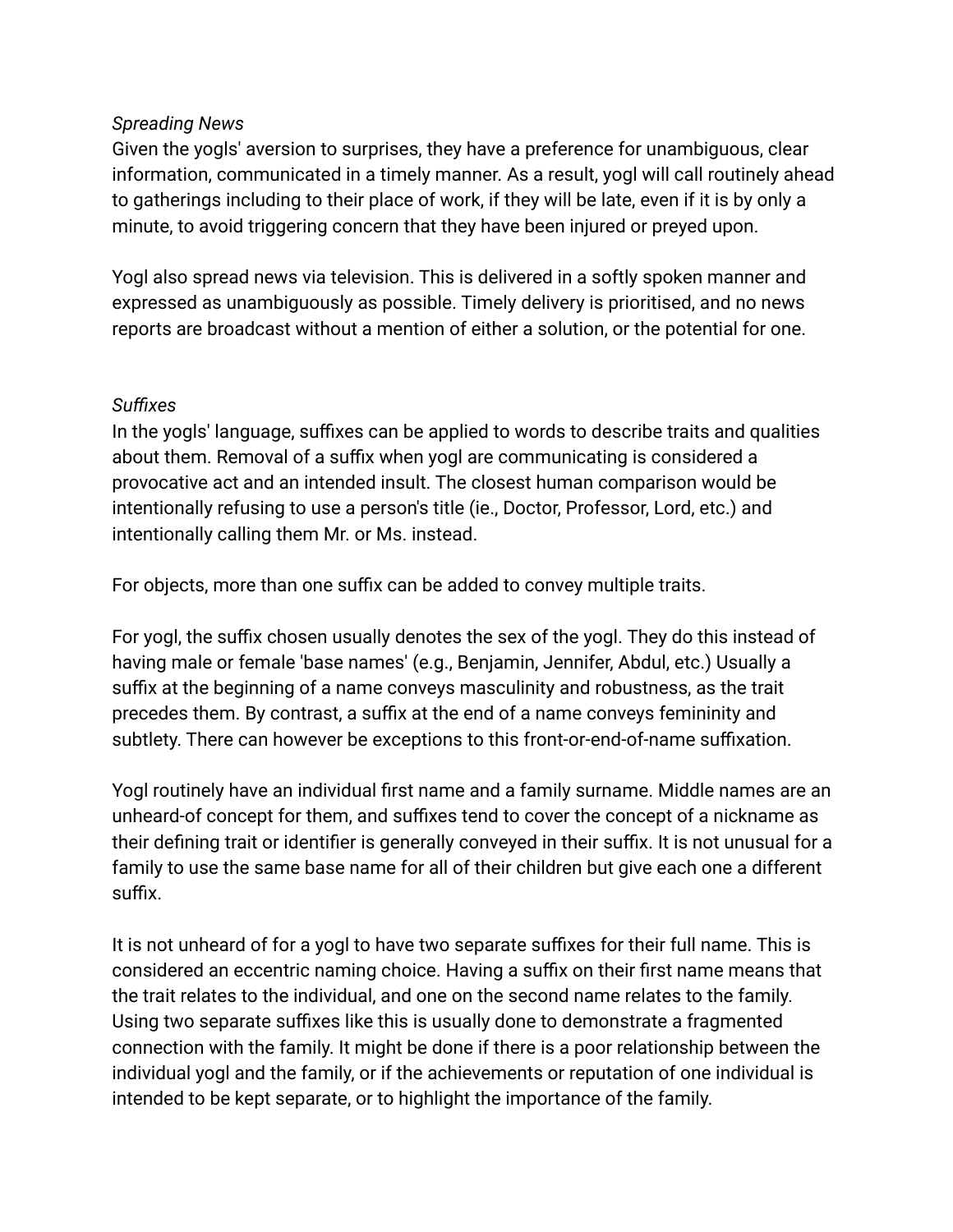Successful yogl will often change their first suffix to "EE" to denote prestige, or "AE" to appear humble. It should be noted that this can be done for a variety of reasons, ranging from wholeheartedly emphasising the yogls' regard for community, to potentially ulterior ones including humble-bragging or, in extreme cases, to gain advantages in political standing or other career advantages. As a result, use of these suffixes is generally noticed and can prompt private commentary by yogl who are more inclined towards gossip.

Suffixes are primarily placed after a double or silent consonant.

Common yogl suffixes include:

AE= Commonality/peaceful or quiet

EE= Extrovert or natural communicator

II= Of Machii/ simple

YO= Cautious/meek

ET= Naturally small/cute

OO= Agreeable/conforming or comfortable

YA= Strong/without worry (sometimes this has a negative context and usually implies a lack of concern or of being less intelligent)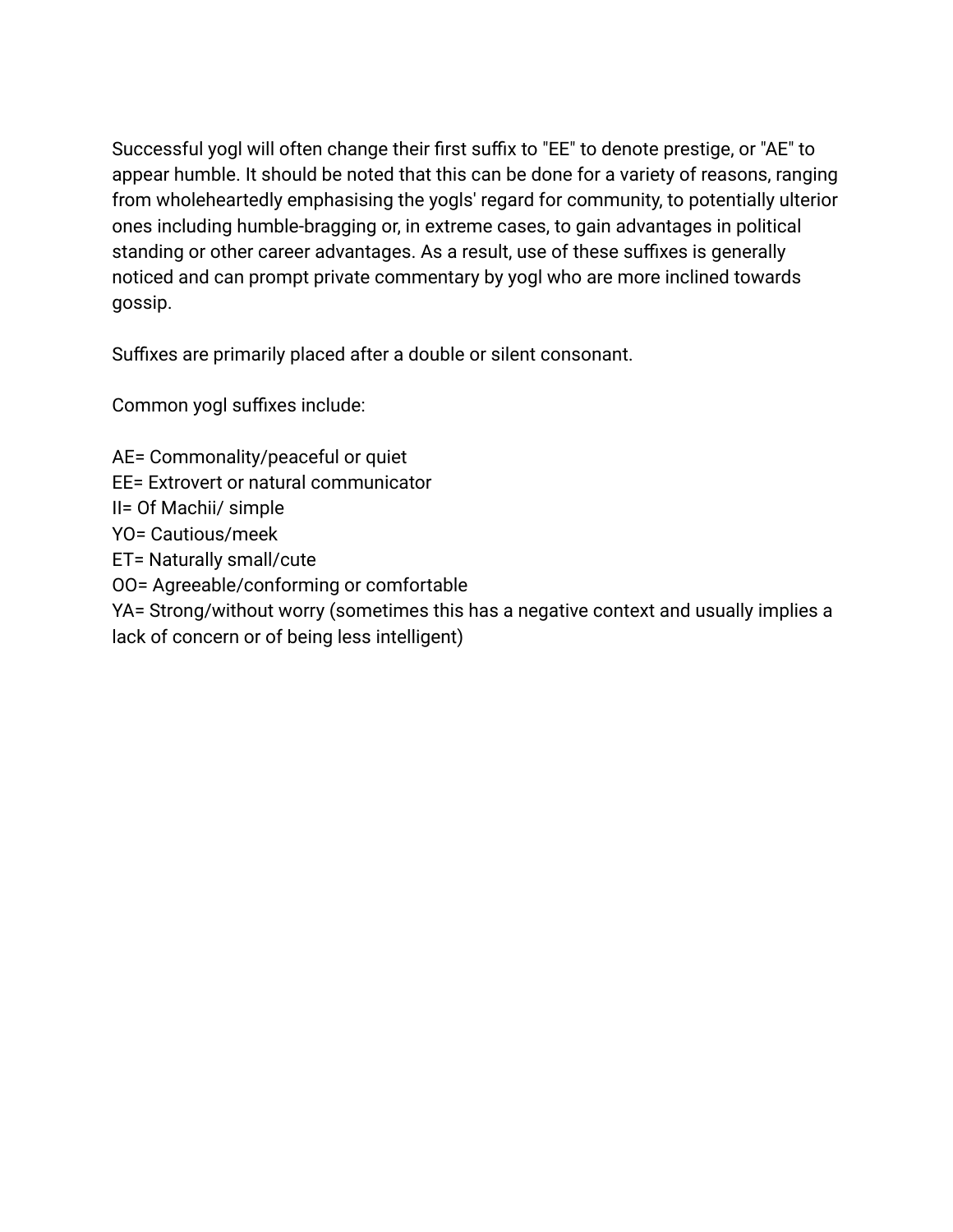# **A** Politics **A**

The yogl have a strong preference for peace, peaceful resolution, and for a safe environment. This is reflected in their approach to war, alliances, religion, law, the structure of their government, and even the development of their infrastructure.

#### **War**

The yogl are effective communicators and find it relatively easy to identify, communicate, and understand the thought processes behind others' ideas and their own. This, coupled with their less aggressive nature, their rapid technological and societal development, and the scarcity of resources that make prolonged conflict far too costly to maintain, has resulted in them being disinclined towards violence throughout their history.

However, conflicts have occasionally occurred nonetheless. During their first few contacts with the more daring yahmii, several skirmishes happened between the initial scouting parties and the territory holders, before the two species became close-knit allies. These initial conflicts tended to last around a week and are referred to in historical texts as the Ii-Ya WehNoi.

Besides this, very small groups of nomads have, on occasion, attempted to take from other settlements during harsh times or at points of developmental conflict, but these have never reached the status of war.

#### **Alliances**

The yogl are prevalent members of the United Cultural Acceptance Species Commonwealth, or UCASC, which spans well over 3 galaxies.

Their proclivity towards business and finance earns them almost universal high regard among many other species within the pan-galactic workforce, and they are in demand as office labourers, designers, bankers, and other such roles. Very few species hold the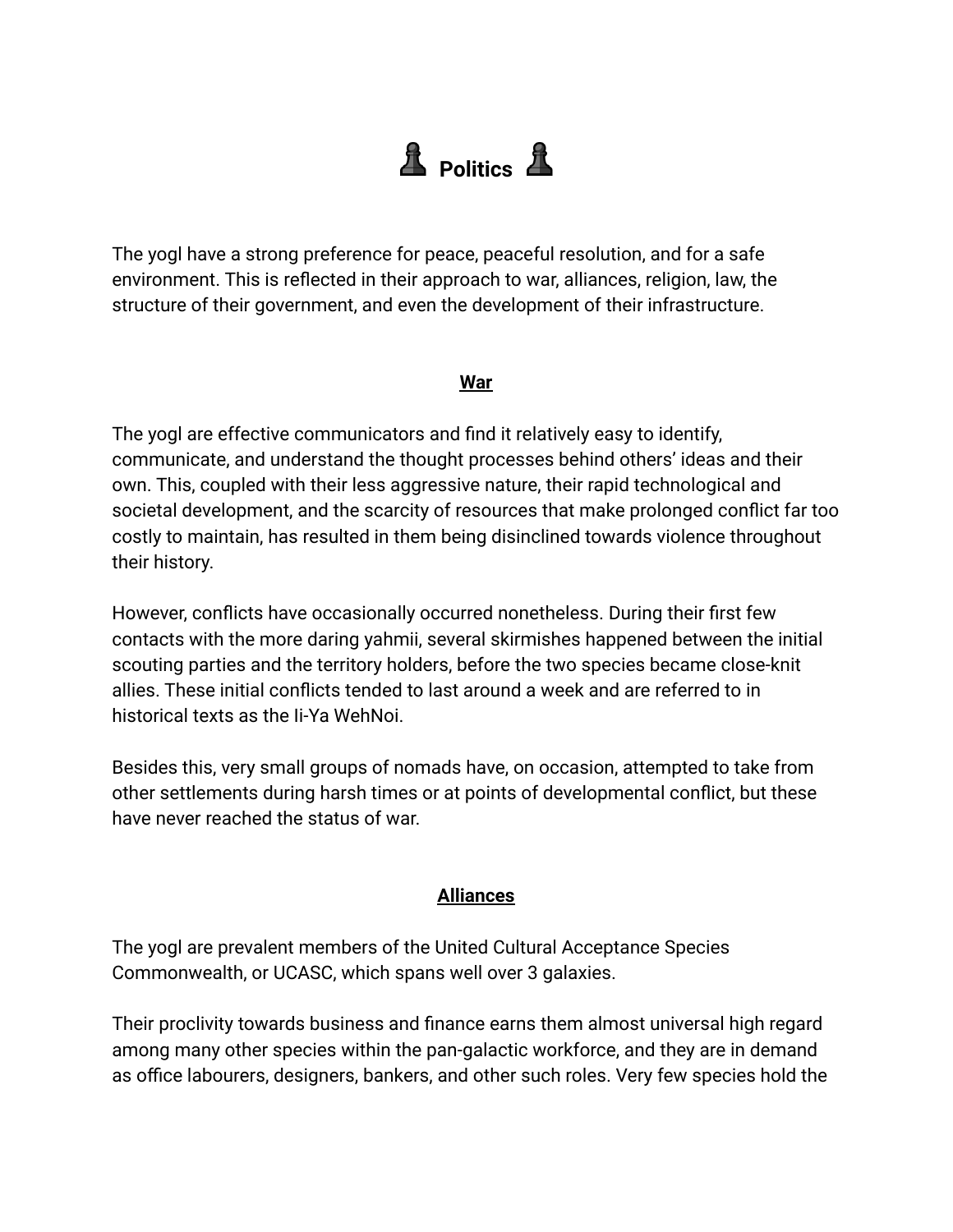yogl in poor regard overall, and of those who do, they will instead hold a position of indifference towards them at most.

# *Quintal*

The yogl are aligned with the quintal species, their first alien ally.

They are contracted to act as the yogls' protectors thanks to a long-standing agreement. As part of this, the quintal's star patrol does the bulk of patrols and defence work along the yogls' borders. This inter-species friendship has been going on for so long that it rivals the yogl/yahmii relationship.

# *Xellyz* (Zel-ees)

A neighbouring species within the Commonwealth, who dominate several digital markets.

While the xellyz and yogl are not at war, it is worth noting the poor relationship between the two when it comes to the UCASC markets and community. Both species excel in administrative, digital, and technical markets, however the yogl are generally on the back foot when it comes to competing with the xellyz on account of the shortcomings of their homeworld. The xellyz engage in aggressive trade agreements to keep the yogl economy laboured in order to keep their market share in the UCASC community.

# **Religion**

At least 50% of the yogl are either agnostic or indifferent to religion. However, religious practice is ingrained into their culture which means that even agnostic or atheistic individuals practice religious customs. The most common ways that this is expressed is with the idea of honouring their ancestors and their memories.

*Miicha* (and variations of this name)

The yogl who subscribe to this religion believe in the metaphysical concept of a scale of debts, and its balance. When the scales are unbalanced their fortunes are poor. The doctrine of the faith states that a yogl can rebalance the scales by resolving to live a well disciplined life. If they achieve this then they will join their ancestors (who went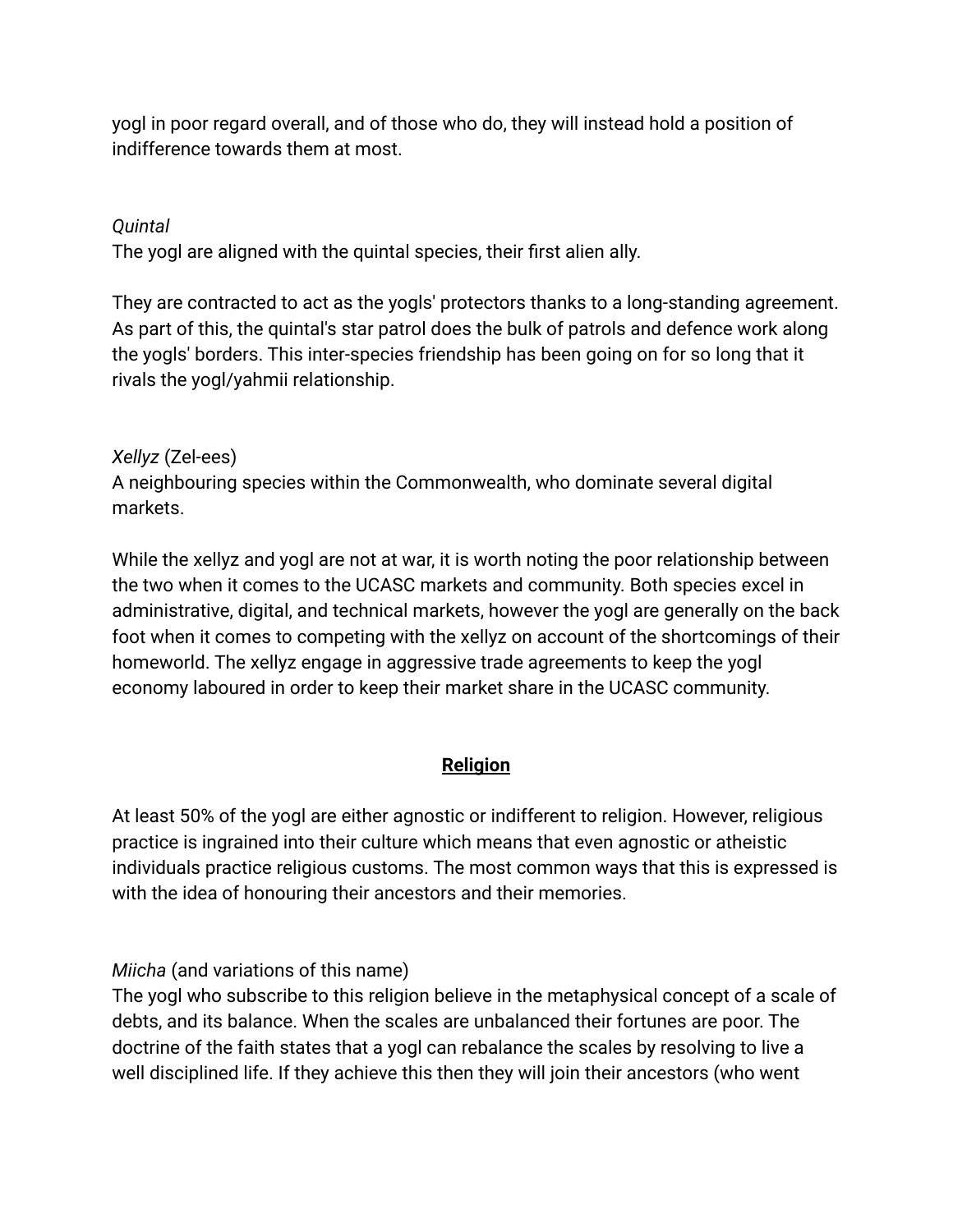through similar trials in their time), and help to tip the scales in favour of their descendants.

Variations of this core structure belief exist, using adding extra details such as heroes and villains to add a sense of narrative or to enact parables. Different denominations also have varying levels of belief regarding the extent to which their ancestors intervene in their favour. However, the core belief remains the same.

'Miicha' is the basis of the yogl word for 'Temple', however the word is used to mean 'religion' or 'faith'. If they are describing a temple as a location they will add a click to turn the word into O'Miicha.

#### **Law**

#### *Creation of Laws*

The creation of a new law can be put forward by any yogl, from the general public all the way up to the Council of Three. Any proposed law or amendment from the Council of Three or the second-tier committee (ie., their Congress and Senate) must be approved by the general yogl population before it can be written into law. As the yogl are highly democratically active and analytical by nature, attention is duly paid to the details of any change to the law.

Any law drafted by the general public thoroughly considered and analysed by the second-tier committee and be ratified before it can pass up to the Council of Three for final approval. If the Council of Three proposes a law, this bypasses the second tier automatically to be considered and voted on by the general population.

Any major shareholder and business owner can propose laws. These are looked over by the second tier to ensure that they are not one-sided or exclusively self-benefiting. If the proposed law is to the second tier's satisfaction, then the general public may vote on it.

Every law is written as unambiguously as possible, and no proposed law can be paired with another. Representatives of the specialism in which the law has been proposed, and members of the Senate are allowed to come forward over a series of scheduled meetings to explain, and advocate for, the proposed laws before an audience of the general population.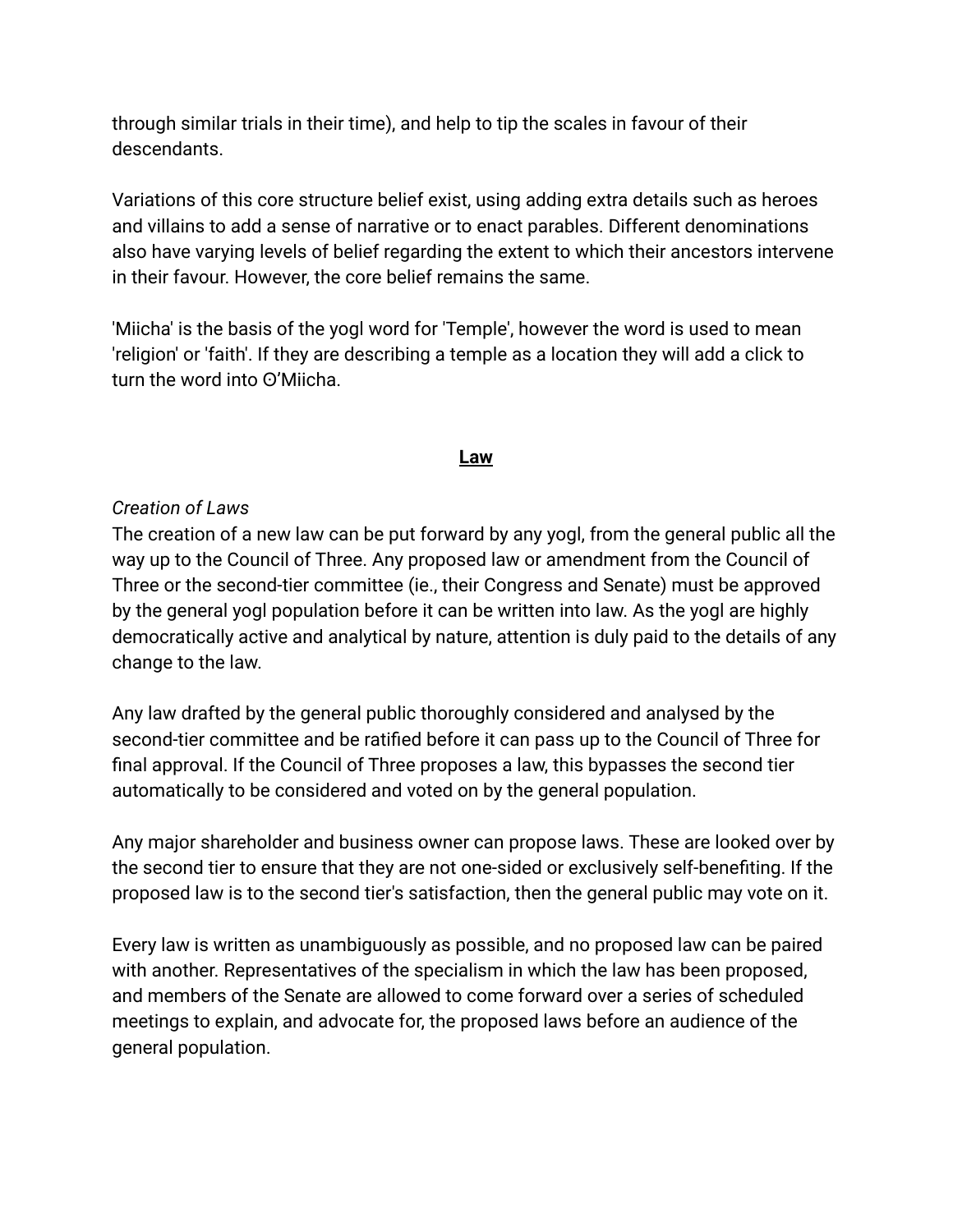However, they are not allowed to vote on the law. Instead, this is done by the yogls' voting districts. If a law only affects a specific district, then it is voted on only by the members of that district.

All members of the council remain in their positions for as long as the public continues to believe that they are qualified for the position and supports them accordingly. The public can, at any time, issue a vote of no confidence and call a member of the council before the second tier to make a case against them. When this happens, the leader has the opportunity to defend themselves before a vote is cast.

Overall, the yogls' system of government is support by the active participation of each member of the society (including those who make up the government), by the intelligent application by the public of their democratic power, and trust in their institutions.

# **Government Structure**

The yogls' governmental system is unique in being a demacro-aristocratic cooperative. A Demacro-aristocratic cooperative is a society with a dedicated constitution ensuring democratic rights to the citizenry of Machii, while also possessing an aristocracy.

This system evolved as a direct result of the yogls' earliest explorations beyond the oasis in search of new lands on which to settle. When a group was sent on one of these missions, a chieftain was elected to lead the group. As the days passed by, the chieftain of one of these groups reached the conclusion that the many dangers they encountered made having a single leader risky. If the leader was injured or killed, their sudden frailty or disappearance would become a liability to the group.

To resolve this, he elected two other members of the group to share leadership with him, thereby forming a committee.

When they established the settlement that would later become their new home, they kept this system and developed it further so that it included a committee of representatives, elected by the community as a whole. Committee members were elected based on their technical abilities in the field they represented. The three yogl at the top of this system was called the Council of Three.

The Council of Three were not permitted to own property. Instead, the yogl citizens were granted the responsibility to provide for them. They sustained them with voluntary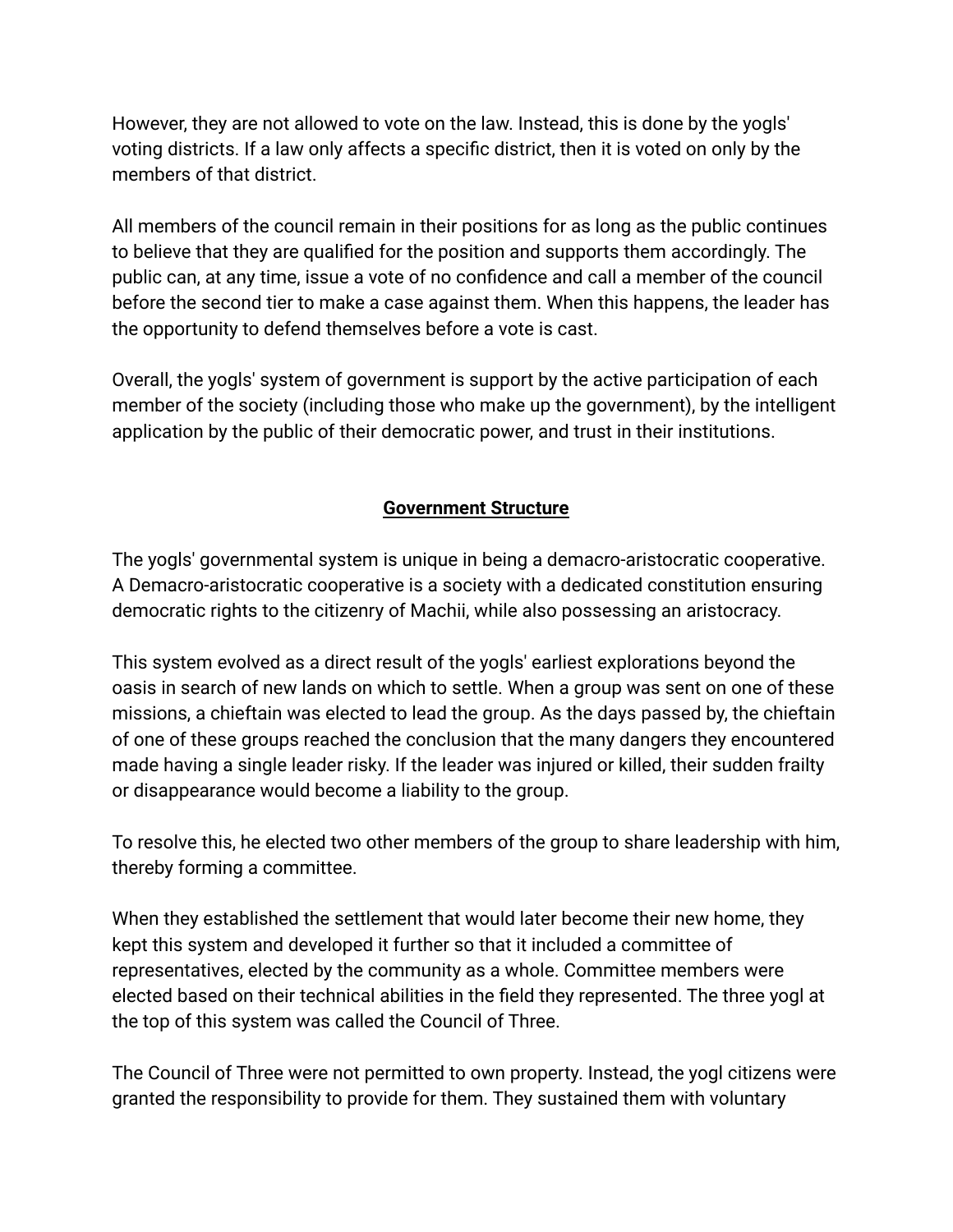donations of goods, food, land, and anything else that was needed. This system ensured that the citizens had to prosper in order for the Three to prosper too.

In addition to the law against owning property, the Three were also not allowed to form mandatory taxes as this would effectively count as personal wealth. Each member of the Three were also given the authority to watch and investigate the other two members of the council, should they ever appear to be mis-using or abusing the power their position provided.

The Council of Three was overseen by a second-tier committee. As a final measure to limit the power of the yogl in a position of power to a reasonable degree, the power of the central government is limited to issues of safety, agriculture, external affairs, education, and economics.

# *Political Posturing*

Yogl are more interested in problem-solving in order to promote safety in their daily lives than in the acquisition and retention of power. As a result, the many committees that are formed are short-lived and dissolve as soon as the issue is resolved.

A common phrase among yogl politicians is, "No issue without resolution". This means that no concern goes unconsidered or resolved, and no important issue should go without being addressed with the utmost urgency.

# *Political Transparency*

The members of the Council of Three are voted in by the general yogl populous based on:

1. a vetting process that puts forward the 5 most popular candidates, and public support of these

2. how qualified the candidate is for the job (this is not officially required, but is commonly considered by the yogl populous), and

3. the candidate's ability to fund their own campaign.

Private institutions can suggest a specific candidate, fund them, and host them for specific talks, however the yogl have no official political parties, and a candidate who does not have enough public support will be voted out regardless of their funding.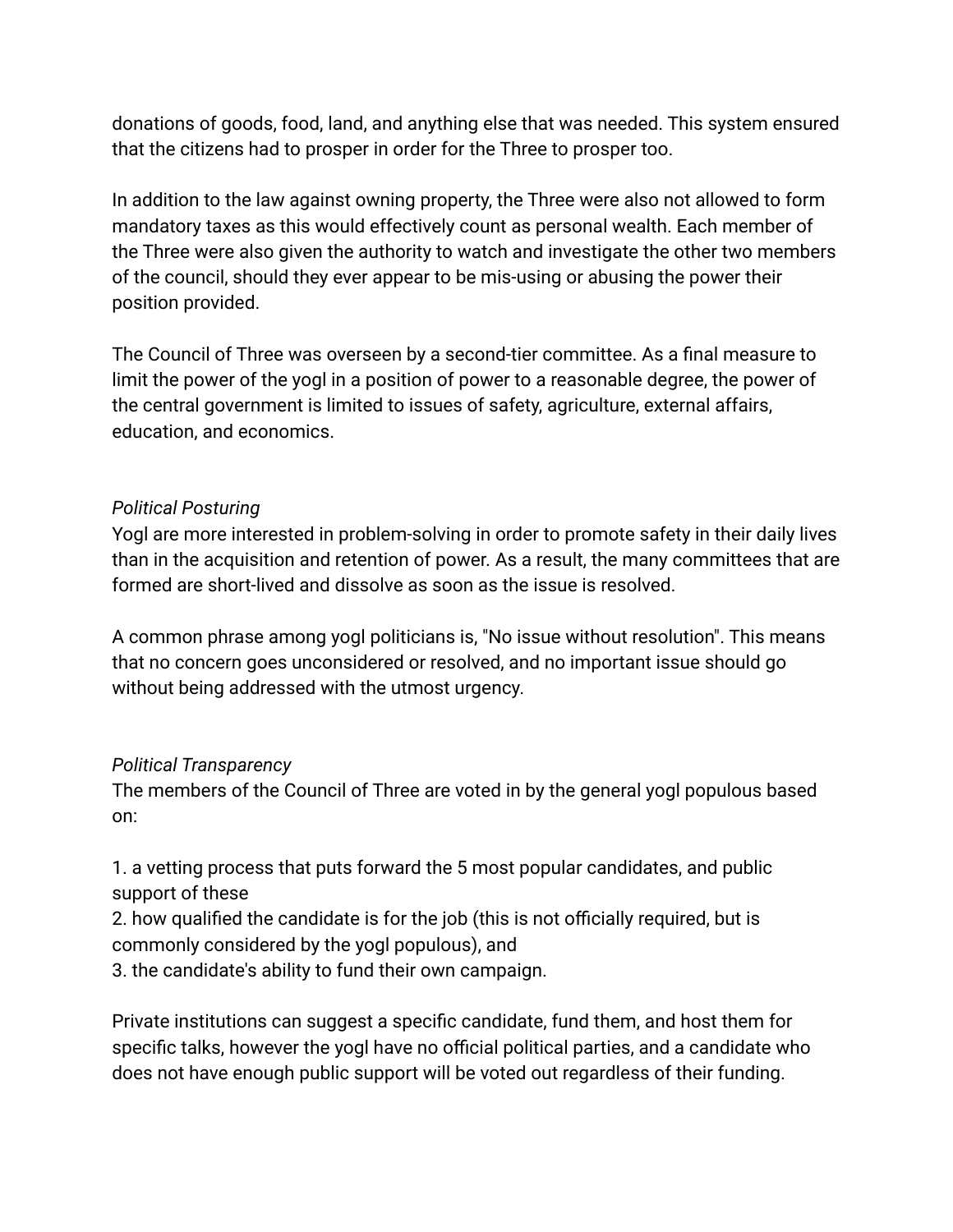It is mandated that all records of campaign funds are made available to the public and publically announced beforehand, to allow any voter to trace where a candidate's campaign donations came from and help them to decide which candidate to support.

#### *Voting*

Most voting is done electronically via a dedicated device, and is hard-limited to the general public only.

Every vote is held "in private confidence", meaning that during an audit, the names and other personal information of which yogl voted for whom, while recorded for auditting purposes, is kept out of the public domain. A vote can also be recalled by the individual who issued it,

As a result of the above, along with the yogls' strong preference for transparency in their political system, book-keeping is considered one of the most vital institutions within the system. Yogl lawyers are notoriously aggressive about the accurate and timely maintenance of records, even by yogl standards, and have the authority to call in audits.

# **Miscellaneous Political Details**

# *Emergency Services*

Professions that have a high rate of incidences of conflict or danger present a challenge to yogl, given their disinclination to such things. Their timid and frightful nature prompted them to automate some of their public services, with law enforcement being among the first candidates.

They manufactured simple-level "Simulated Intelligences" that could be controlled remotely. All police departments had a low (but set) number of yogl and yahmii officers at any given time, and the Simulated Intelligences were deployed to make up for the low numbers of these.

Other emergency services however, are far more densely populated with yogl staff. They still use Simulated Intelligences but rely on them less to meet the demands of the service.

When a yogl trains to enter their armed or law enforcement services or any other physically demanding career, it is customary for them to journey to Machii's equator and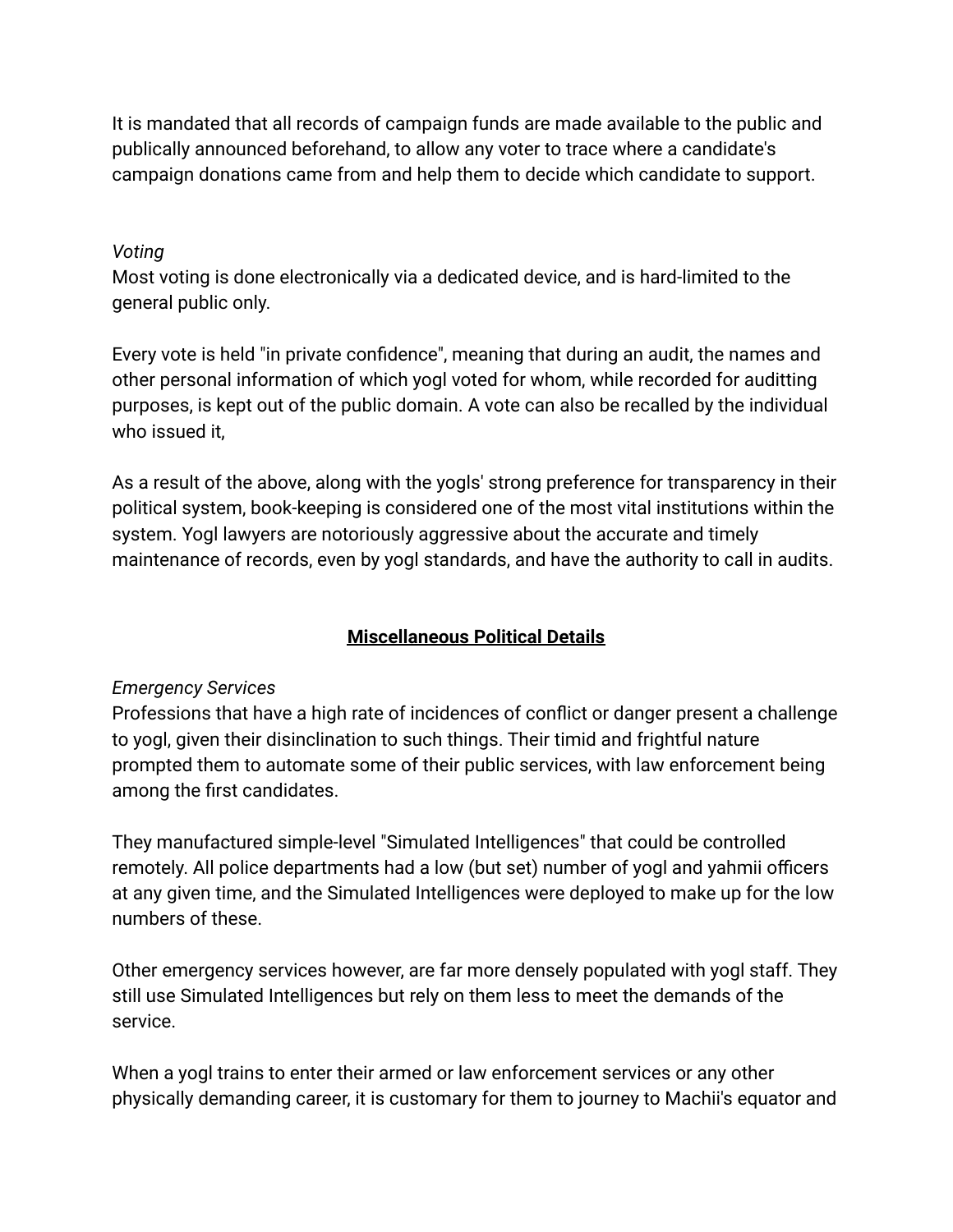survive there alone for a number of days. Core to this survival mission is to walk into the oasis' centre and return, and the journey can have something of the pilgrimage about it.

The purpose of this exercise is to increase their self-reliance to better serve the group. The yogl philosophy on society is that the only way to improve a society is for the people to improve themselves. While it is true that yogl, as a rule, dislike confrontation, the very fact that most yogl avoid it makes developing confrontation management skills a clear and obvious developmental edge that can be highly beneficial to their society.

# *Personal vs. Professional Speech*

To further ensure accurate book-keeping, and to avoid employers, interest groups, or other powerful entities from coercing a group into voting a particular way, there is a concept of personal speech and professional speech (this safeguard exists despite the general implausibility of yogl engaging in coercive behaviour). In any place of work, yogl record all data, including written and audio, within a place of employment. Any ill conduct such as attempted coercion or unlawful threat of termination of employment, is therefore kept on record, and is likely to be reported to the police or legal firms of Machii. The recorded data is then impounded for review and the company audited.

The yogls' deeply ingrained desire for social cohesion, culture based on benefiting the group and pressure to conform, full government transparency, and personal accountability, all dovetail to support an immensely stable political system. As a result the yogl (and indeed, other species interacting with the yogl) are able to have faith that the best individuals are always at the reins.

The phrase, "taking a leap of faith, but always double-checking" sums up most of the yogls' operating practices.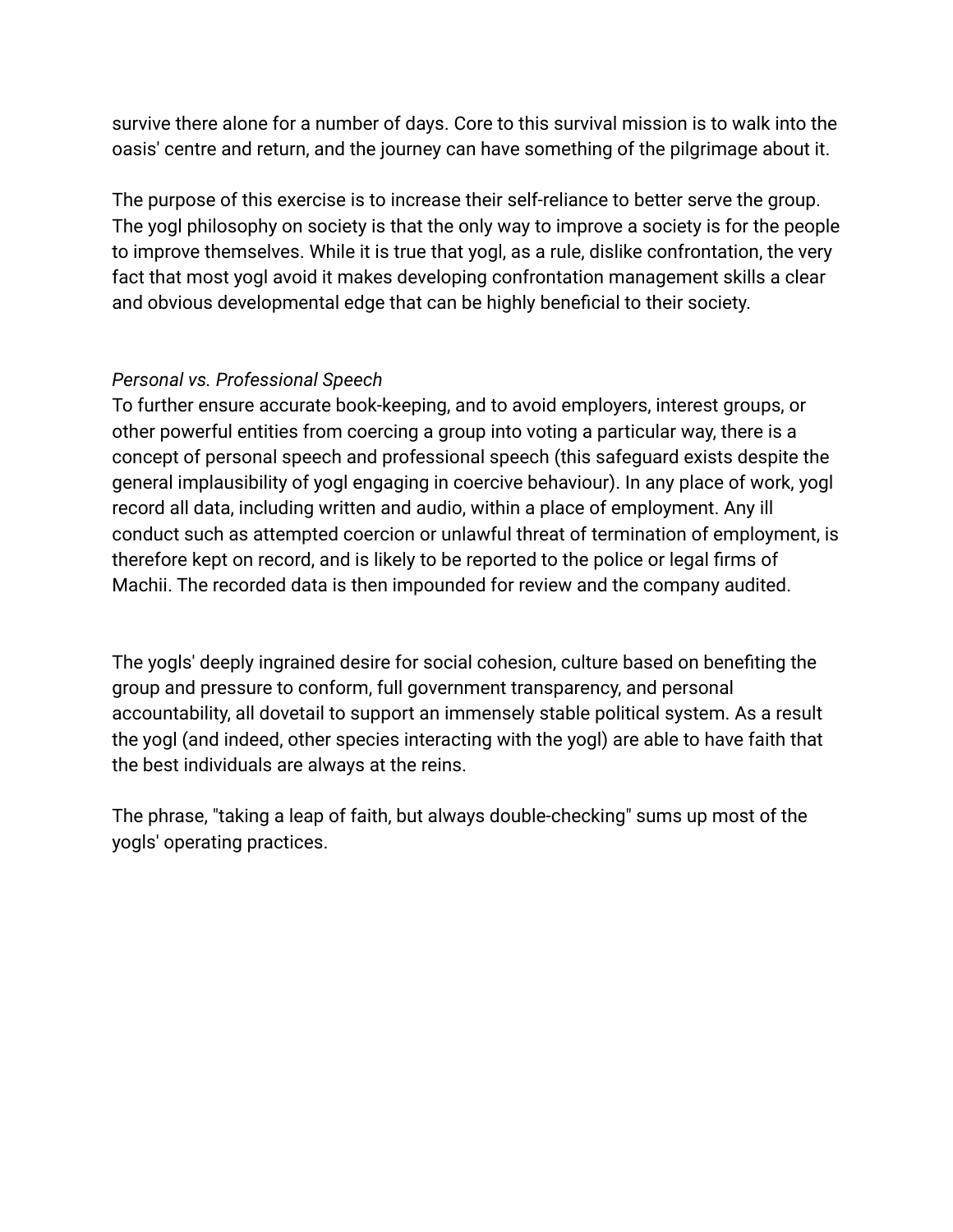

The yogl hold a very high value on a stable economy, as a stable economy is a safer economy, both in fiscal terms and in terms of the social security it results in. With this in mind, they have nurtured a safe and stable economy.

#### **Money / Trading System**

On an individual level, many yogl like to take an informal approach to currency by bartering for goods, attending swap-meets (which have the additional benefit as a regular social occasion), and by giving without expectation of getting anything back. However, they do have a formal currency in the form of Bah'dwai, which is backed by a yearly average of their precious metal reserves, at a fixed rate of 15 combined grams.

In practice, their monetary system is similar to the gold standard, much like that of the UCASC. However, whereas the UCASC Senic has solved the investment flaws of backed currency, the yogl have operational patches but are wholly unwilling to make reforms to fully adopt those fixes. The reason for this is the risk of a reform throwing their financial system out of balance, which could easily result in a severe recession, especially given the yogls peoples' natural tendency towards caution, which would only be likely to reduce spending.

Their caution also informs their approach to the loaning or investment of money. While the UCASC has policies to incentivise, and in some cases provides grants, loans, investments, and other such investments, the yogl allocate monies differently, as ever, with caution in mind. The yogl government audits and reviews the performance of their institutions before writing any bills for public infrastructure spending, and then dictates a provisional investment fund for the project. A vote is then called for representatives or peers to provide a loan for this fund. Access to the resulting fund cannot be granted without a further public vote so as to avoid embezzlement or misappropriation of funds by any member of their government.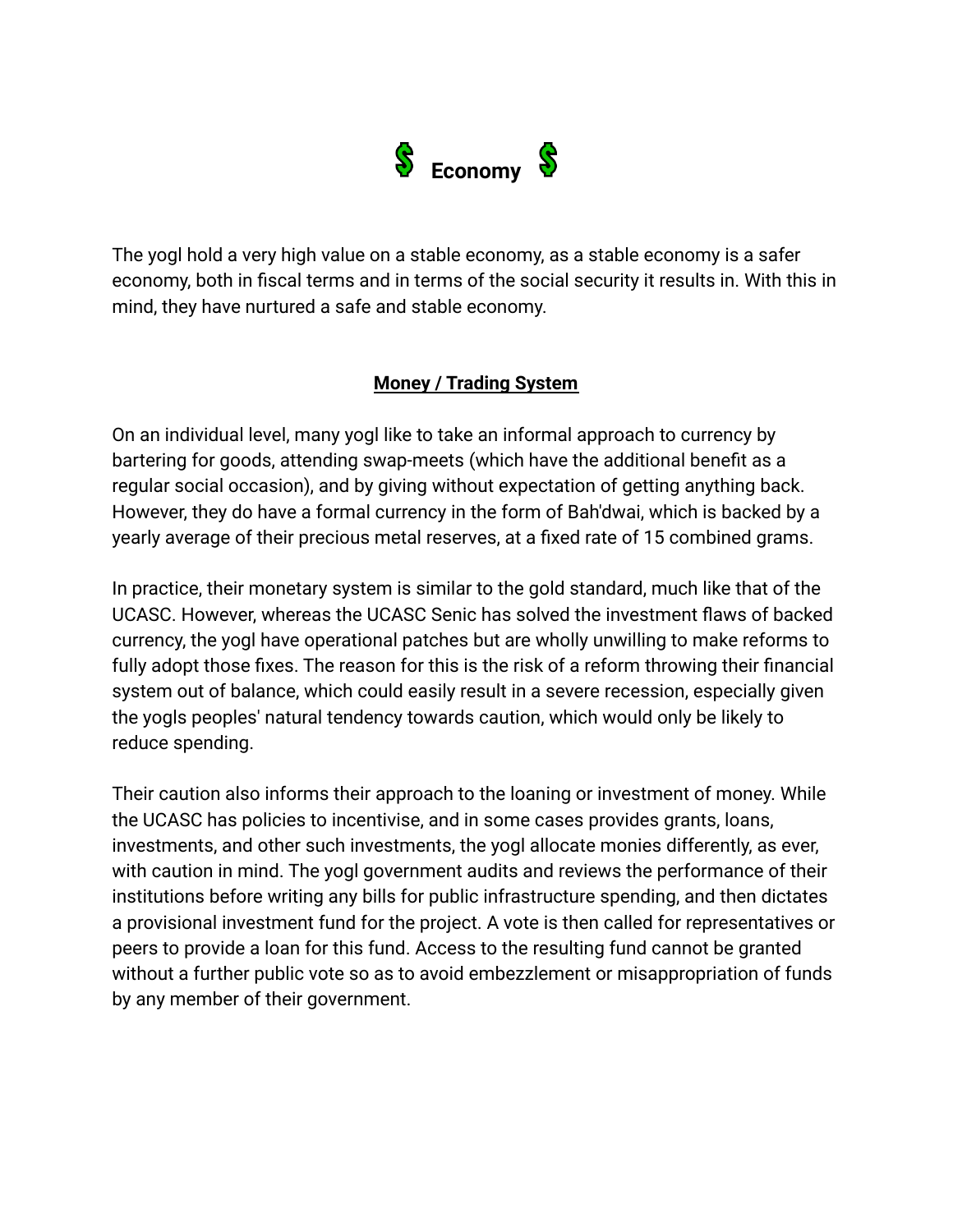# **Major Businesses**

Despite the yogls' reservation and timidity as individuals, they are explosively active within the UCASC markets and community, particularly with regards to record-keeping and administration in its many forms. It is not uncommon to find yogl financiers, advisors, lawyers, accountants, bankers, and computer specialists in most businesses. Their primary limiting factor in being major players in most administrative, digital, and technical markets is the burden of putting 80% of all their spending into the maintenance of their home world, which diverts much of their resources and constrains their focus.

As stated in the Alliances section, the yogls' proficiency and potential in these areas has earned them a very poor relationship with the xellyz.

Overall, most yogl businesses are too small in scope to have a prominent presence across the Commonwealth. Instead, most individual yogl or private entities act as staffing companies or private contractors, with business trusts or agreements to establish comparative trade advantages being negotiated to make up for the companies' lack of size and scope.

Despite the constrictions the yogl have to deal with, a handful of businesses are notable within context of the Commonwealth. These include:

- YogNet
- Nogscape: Relative Digital Storage
- Maechɔi Boiler Service
- Yg Ene Insights
- Pride of ⊙'Nong Pamu Cannery
- Maechɔi Consulting Firm
- Yognium Fabrication and Manufacturing
- Yg Ene Financing
- Held-Star Reactors
- Light of Nog Industries
- Pou'bol Laboratories
- Planning Abo Banking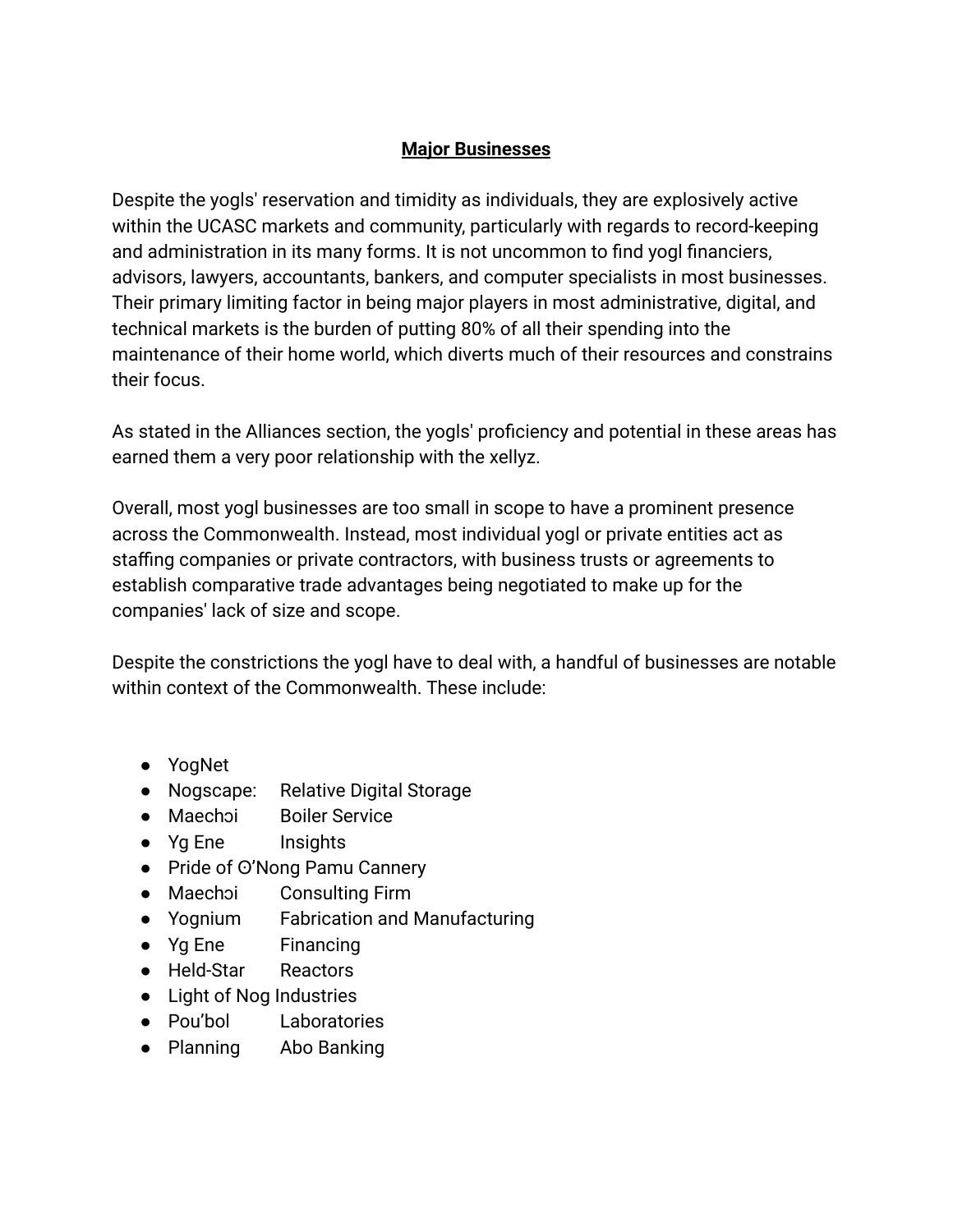Any business operating outside of yogl speaking space is always heavily translated.

# **Education**

Education is highly important to the yogl, with a core emphasis on character-building, self-reliance, productive discussion, individual responsibility, and the importance of democratic participation, all with a view to improving intelligence, social cohesion, and ensuring group survival.

With this in mind, schooling is made available to all yogl at the earliest possible age and to the widest possible spread of their population. The quality of schooling is also as consistent across that spread as is possible. As a result, the concept of private schooling barely exists.

Further and higher education is a popular concept, and many yogl businesses or departments of their government actively fund and maintain their own "Speciality Schools", in order to expedite job placement and technical qualification in their fields.

It is also not particularly uncommon to find yogl who take night classes to improve their ability to adapt to situations as needed. After-school clubs and guilds are popular for the same reason.

The most significant weakness in the yogls' educational system occurs within the rural communities in the Heartlands. The rural yogl place higher importance on survival and on education by instruction rather than through formal educational institutions. This does not amount to an outright refusal to educate their children, but rather a disagreement in method and priority, paired with a historical resistance to pushing outwards in fear or overburdening Machii.

# **Medicine**

The yogls' prevailing preference for systems that benefit their entire population can once again be seen in the design of their medical system. Medical care is considered a basic right to all yogl citizens, and to facilitate they run a government-support universal care system.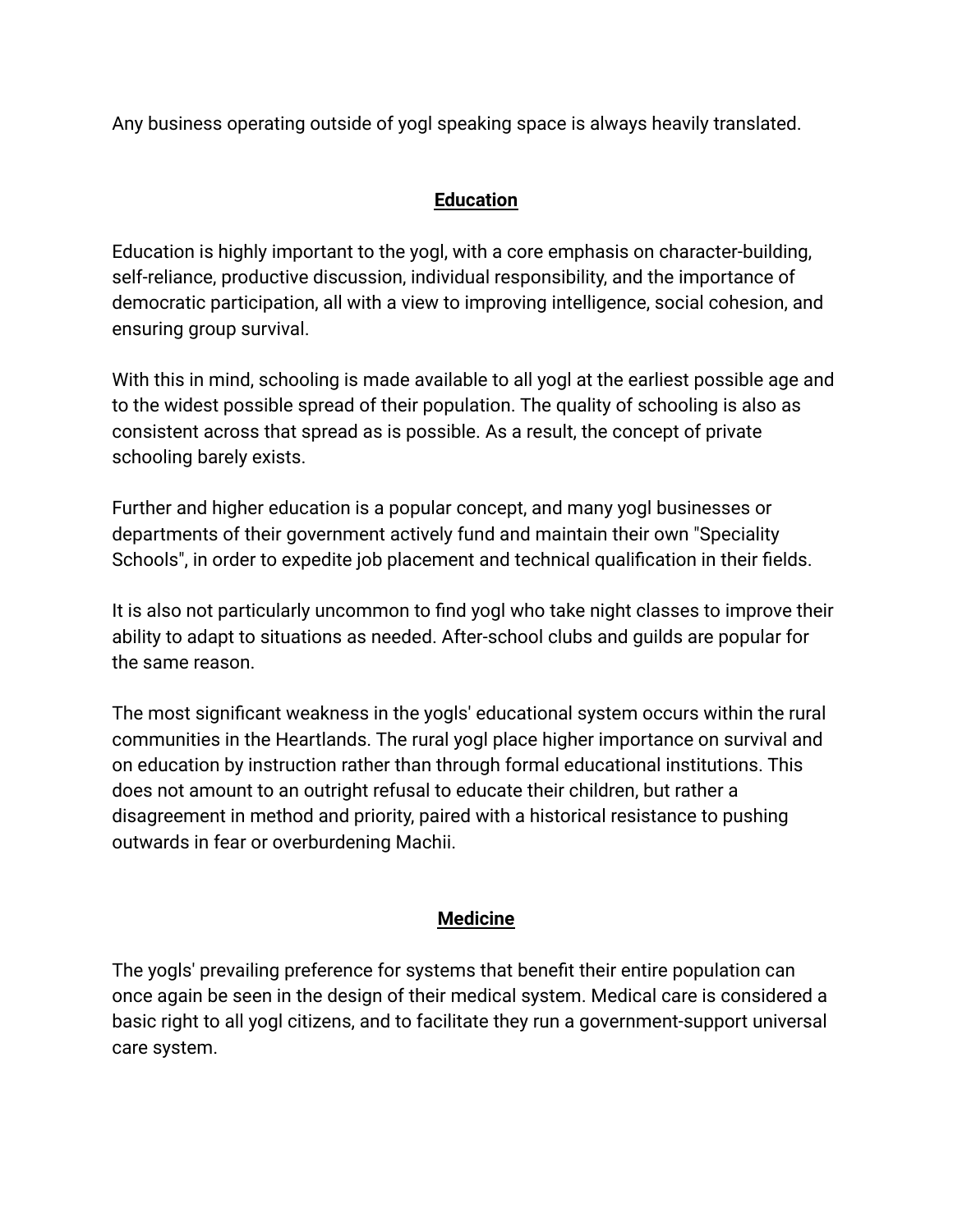Historically, their focus has always been on devising cure over treatment. The yogl researched, and discovered, cures for all the known diseases of their home world as quickly as possible.

Despite their healthcare being universal and judiciously run, private clinics and charity hospitals still exist. Their small-scale nature provides a level of convenience for local communities that the overall system, however well-managed, cannot. When one is used, any charges are then reimbursed to the yogl - once the appropriate office is contacted, of course.

#### *Anti-Anxiety Medicine*

The yogl natural life span is approximately 75-80 years. However, this can be extended. The development and widespread use of anti-anxiety medication to reduce their near-constantly high stress levels significantly improved their overall life expectancy to 90-112 years.

Additional medical treatments can extend this into the 180s in the most successful cases, however most yogl do not desire to live for that long as they consider it selfish to continue to require resources to keep themselves alive at the expense of their descendants. Admittedly, this line of thinking is less common off of Machii.

# **Construction**

Yogl are generally disinclined to dig, as they consider this a disruption of the delicate balance of Machii's ecosystem, and this makes the sourcing of construction materials on Machii a potential challenge. There are only a few designated quarries and new ones are only opened after many years of careful research, surveys, and a public vote.

The yogl have been as resourceful as ever throughout the millennia, not only in sourcing materials but in their research and application of both historical knowledge and modern innovation.

The metals on the planet are also rather poor overall, and finding untapped seams of ore is considered unlikely. All construction projects pull from their projections of their "Theoretical Material Reserves" or are based on the averages of their metal imports from their colonies.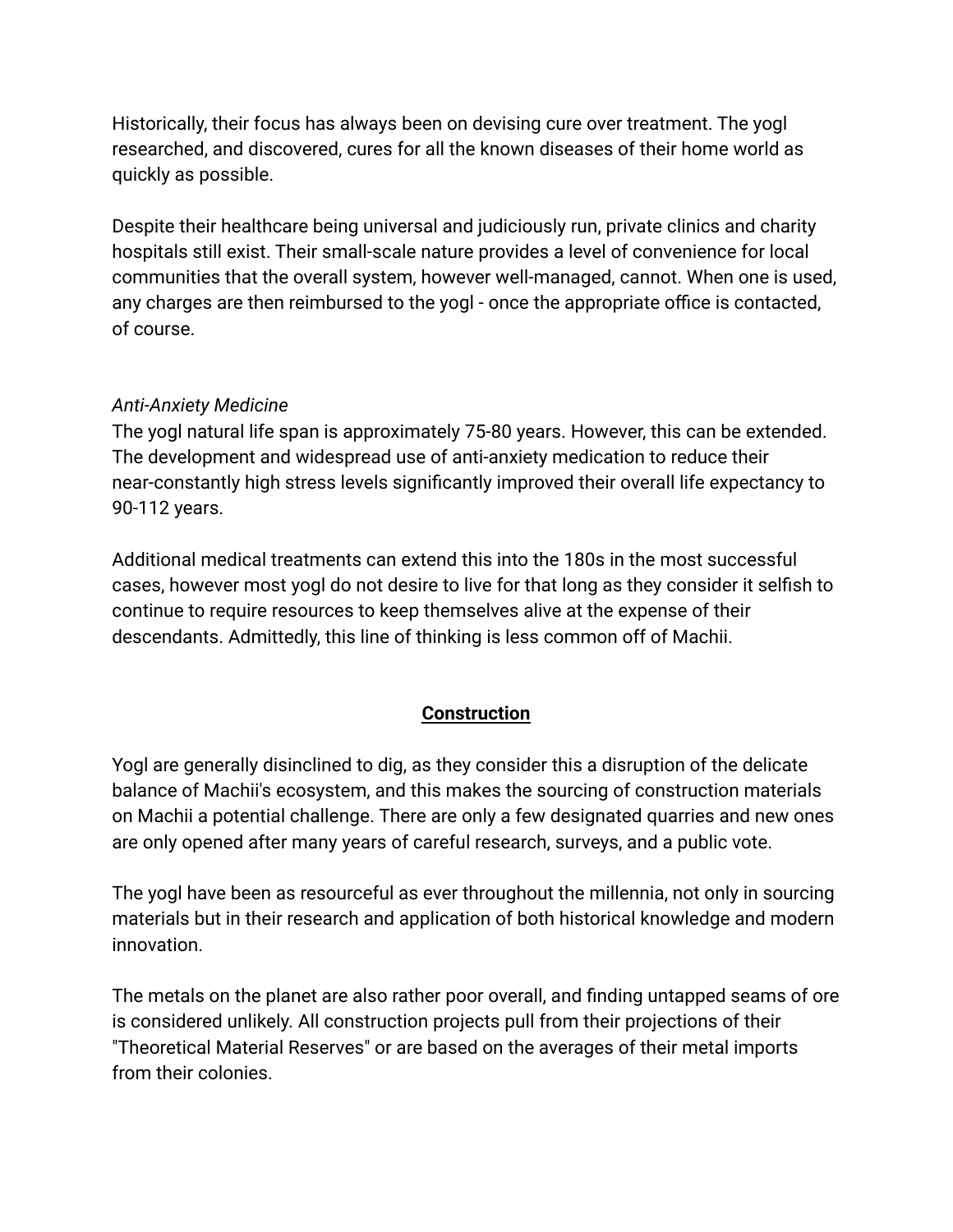Among their most favoured building materials is Sandcrete, a substance that has similar properties to Roman Concrete in its durability and strength. One quirk of yogl home design is that they like to build their houses round, instead of square. This is a celebration of their technological prowess: the yogl are very aware of their achievements and capabilities, especially in light of their nervous nature and small stature. It's harder to engineer a round room than a square one, but they are easily capable of it. One of the aesthetic rewards of this is that a round interior perfectly hides any support struts and framing.

# **Distribution of Goods**

The yogl distribute goods in two main ways. The first is by teleportation (sometimes referred to as 'direct conveying'. This is most popular among the single working demographic.

They also continue to host shopping centres, despite having the technology to render them obsolete. The community-orientated nature of shopping centres and markets appeal to the yogl and this accounts for their continued popularity.

Markets for specialised goods and services are widely common in all major yogl cities and towns, complete with in-store showrooms for most products. Most material goods are produced to order, and this allows for a highly personalised service for a very small cost. The machines that make this possible and the showroom model are both widespread throughout the Commonwealth.

#### *Canned vs. Fresh Food*

Canneries for producing canned goods are a core part of the yogls' food production infrastructure. A wide range of foods are canned, including fish and bread, and canned goods are exceptionally popular.

Farm-fresh foods are available, however the yogl simply prefer canned goods for the stability they confer to their food supply: fresh foods are expirable, whereas canned foods are not. Given this overall preference for canned food, many farms set up trade deals directly with local canneries. This is primarily to have their own food canned, although farms that accept visitors will also stock cans on their shelves, along with their fresh produce. Having such a deal is usually rewarded financially, and most canneries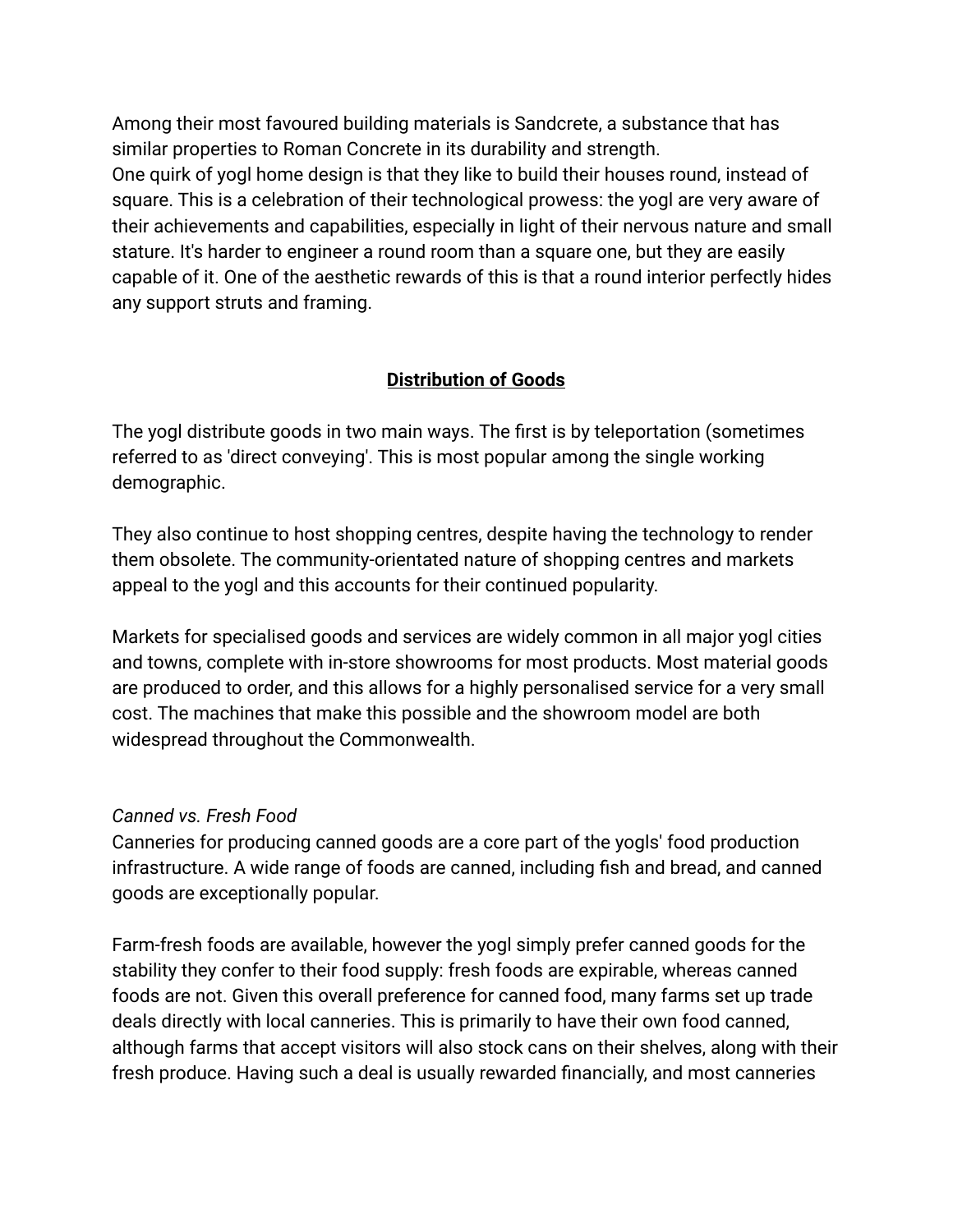have open programmes to allow farms to directly exchange fresh produce with them to assure maximum quality of their goods.

#### *Minimisation of Waste*

Local markets are abundant and are the standard in yogl culture; they are less interested in systems that involve bulk grocery malls.

The yogls' food production infrastructure facilitates the provision of goods at stable prices, and this is thanks to their diligence towards their resource-backed economy. As a result, goods maintain a consistent price over generations. Most business models are designed to cater to the lowest common denominators instead of to exclusive pay levels.

All food, goods, and services are therefore evenly available to everyone.

Even in the modern era, yogl are concerned with maintaining a constant and stable supply, and will buy surplus canned goods or even can their own food when they're able.

Another anti-waste strategy the yogl employ is the arrangement of swap-meets. Traditionally, during the sixth day of their weeks and usually at the end of each month cycle, yogl will get together to trade the oldest cans in their pantries to ensure that nothing goes to waste. This has a secondary effect of strengthening their sense of community, and quite an event can be made of these swap-meets. Children are grouped together to play, adults get together to speak, and yogl who do not live within the usual Poh Poh Mou groups catch up with one another about their daily goings-on. As a result, swap-meets are one of the most common methods of socialising among yogl.

# **Other Details of Economy**

# *Stellar Defence Force*

The yogl are a space-faring civilization. However, they maintain a sparse Stellar Defence Force. Their working alternative is the maintenance of an active trade agreement for defence support from their earliest alien ally, the quintal. Stellar vehicles of yogl design usually sport a 60/40 weapons placement favouring the rear of the craft.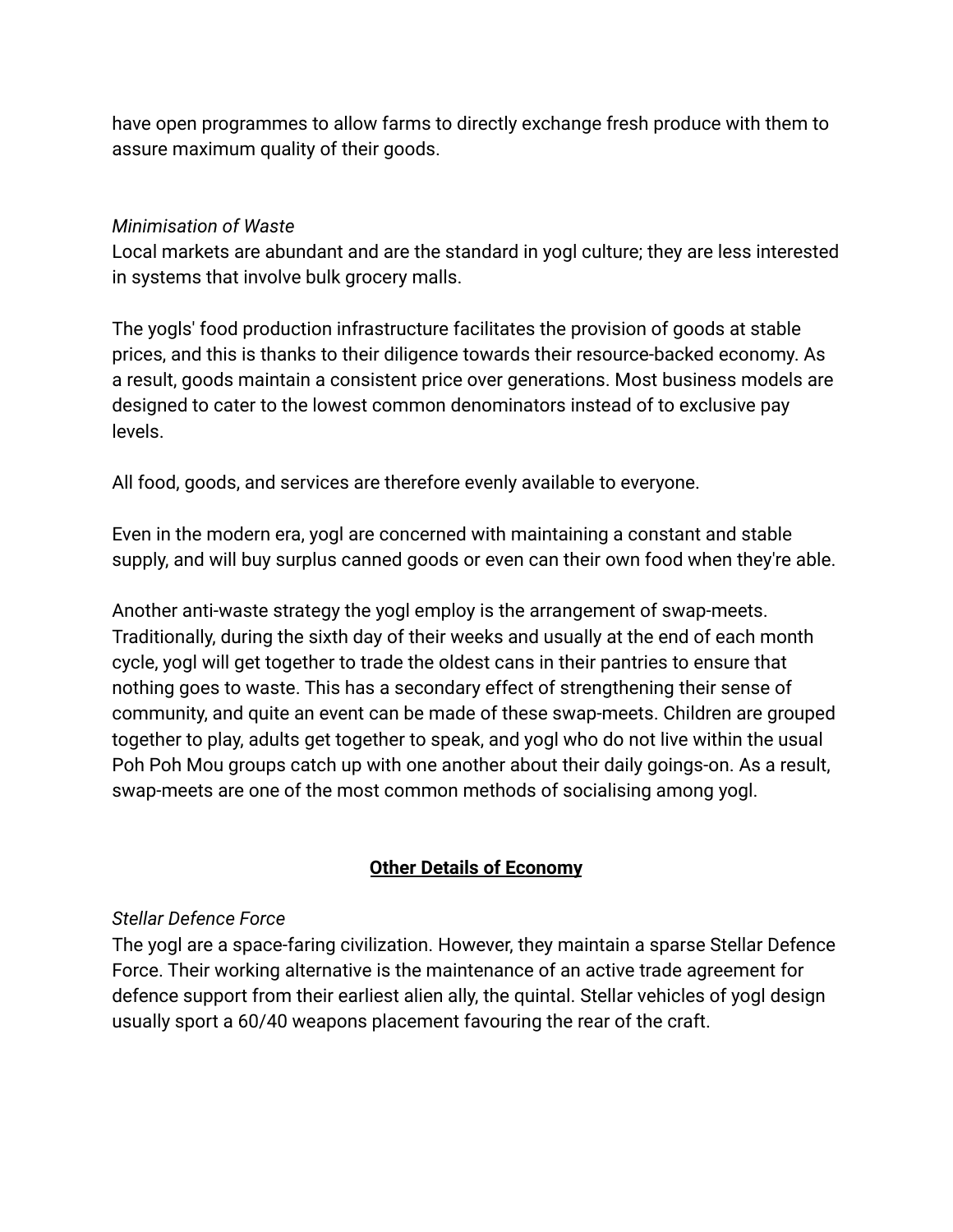#### *Vehicles*

Cars on Machii are designed with safety as their first priority, and the yogl place low value on efficiency, much less exhilaration. The legally mandated top speed of any car is 60 miles per hour. While the yogl are very capable of building engines that can travel faster than this (indeed, they have created faster than light vehicles), safety trumps the convenience of a quicker arrival at their destination.

It should also be noted that an average yogl cannot withstand an impact of over 60 miles per hour, and this is a large part of the reason for the speed limit designed into their vehicles.

# *Harnessing Stars for Energy*

The yogls' primary power supply comes from their ability to create and contain micro-stars for sustainable energy(as opposed to making fission reactors).This comes as a result of their early research in the stabilisation of stars: the heart of their sun began to enter the latter stages of dying and they did the necessary research to ensure that they could keep it alive.

They developed the technology to create mini-stars during their early industrial period when they discovered that their sun was entering its expansion phrase and was due to die soon. This encouraged them to develop their understanding of the necessary sciences to rectify this.

This in turn led to great strides in their fields of artificial gravity and solar mechanics, and eventually led them to develop Dynamically Modulating Micro-Stellar Environments: a chamber with gravity fields regulating the small generated star, dynamically altering gravity to prevent the star from collapsing into a black hole. If the modulation system of this were to fail, the star would dissipate into nothing rather than explode of melt down. The effect would be rather like trying to hold together a ball of dry sand without water to clump it together.

Therefore, unlike a fission reactor or a system to pull energy out of a black hole, the yogl developed a refined self-limiting system to prevent any overload or explosions.

Once they had created the gravity manipulation technology to achieve this, the yogl used it for other purposes too.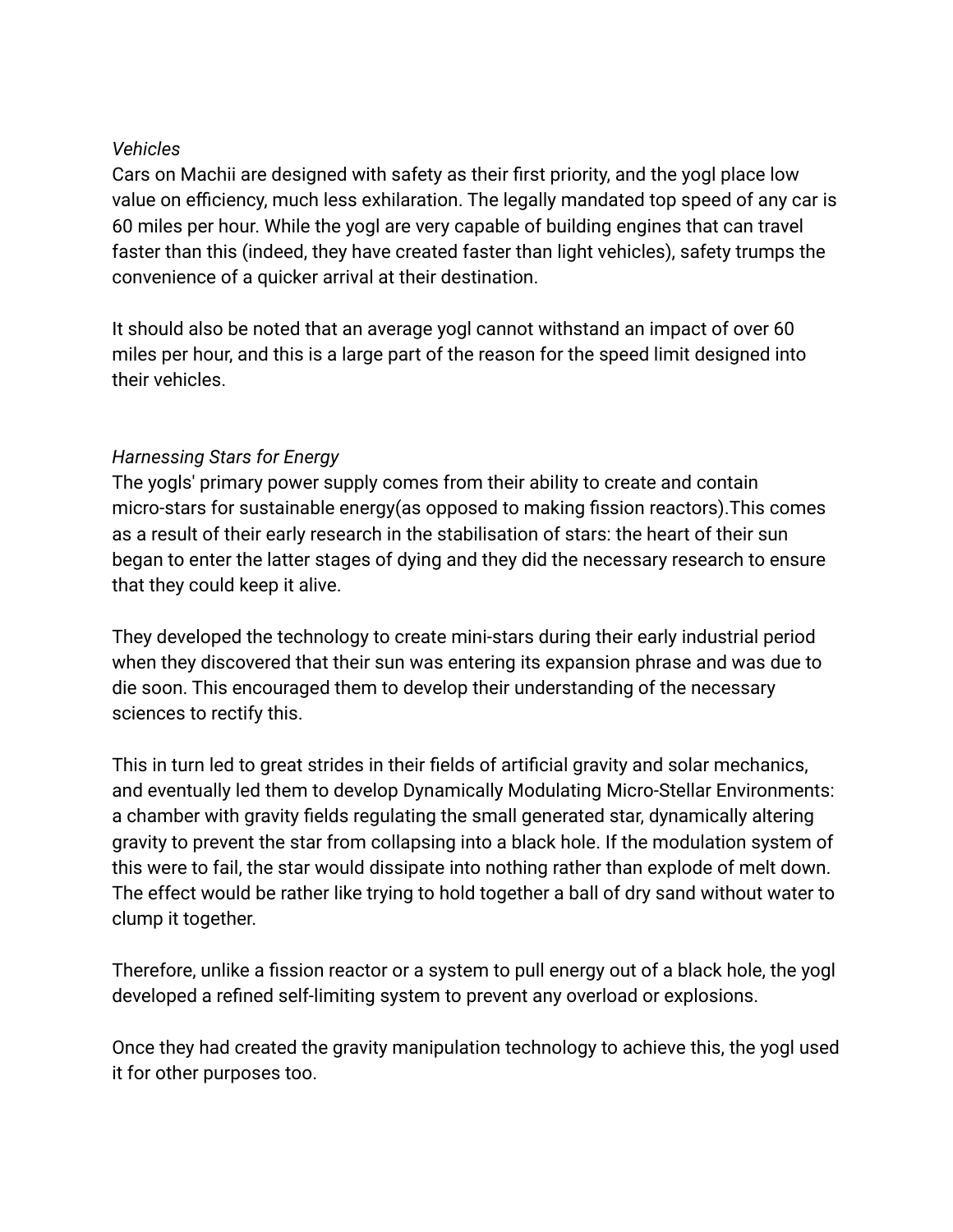The yogls' nervous nature and unwillingness to let problems loom over them has prompted them to become dedicated problem-solvers. The yogl overall have a common attitude that no matter what the situation, they will figure something out.